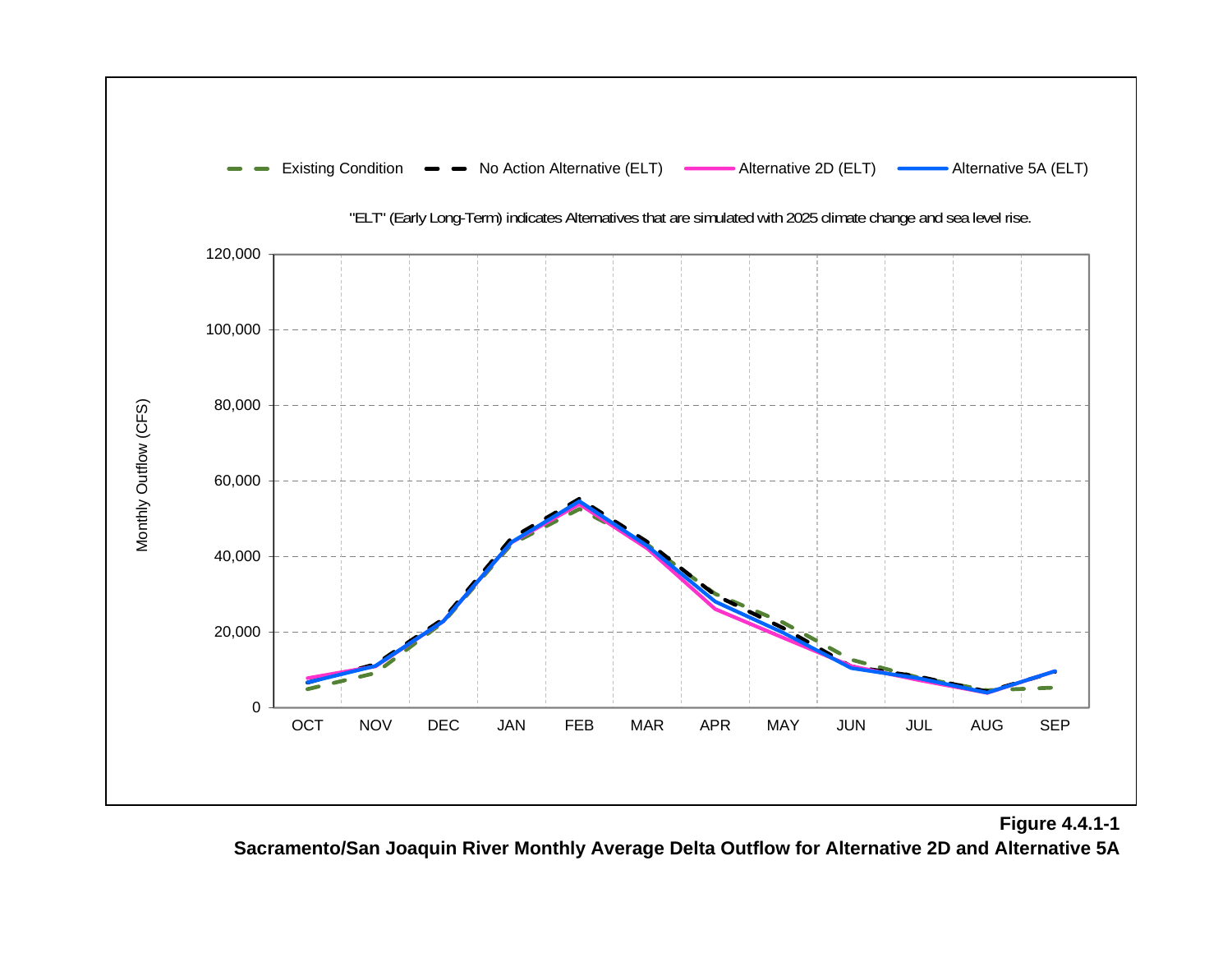

## **Figure 4.4.1-2 Sacramento/San Joaquin River Montly Average Wet Year Delta Outflow for Alternative 2D and Alternative 5A**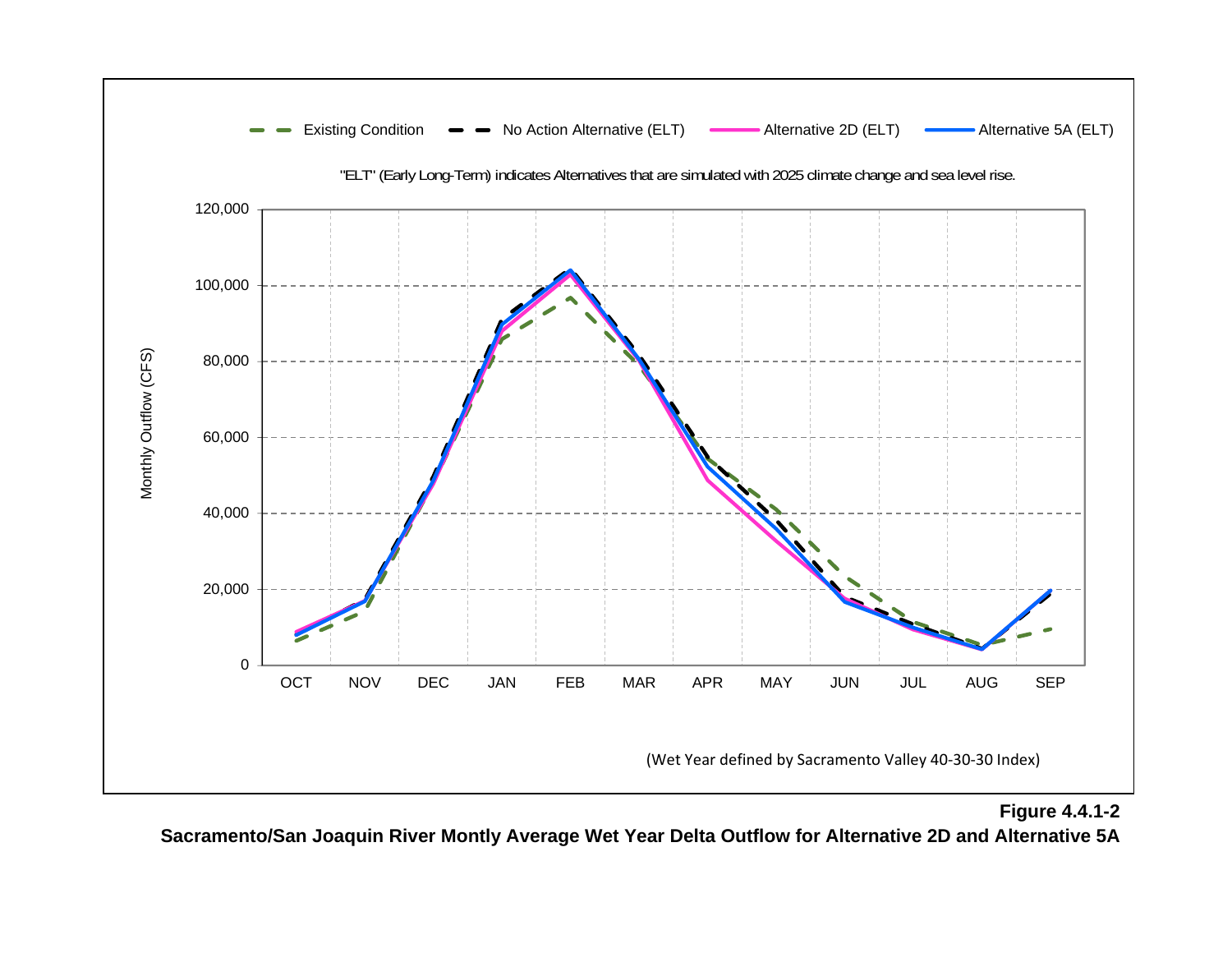

## **Figure 4.4.1-3 Sacramento/San Joaquin River Dry Year Monthly Average Delta Outflow for Alternative 2D and Alternative 5A**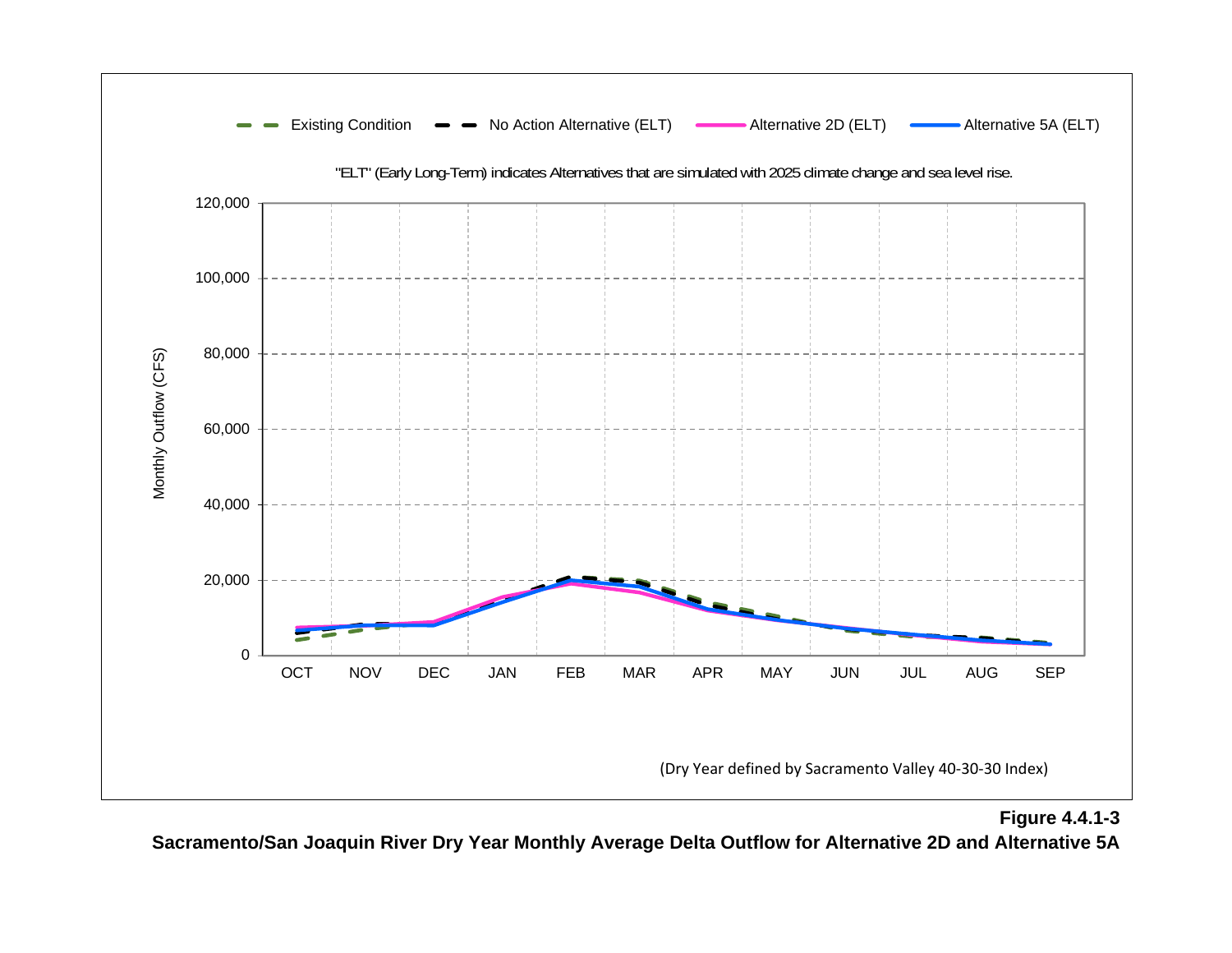

 **Figure 4.4.1-4 Trinity Lake End of September Storage for Alternative 2D and Alternative 5A**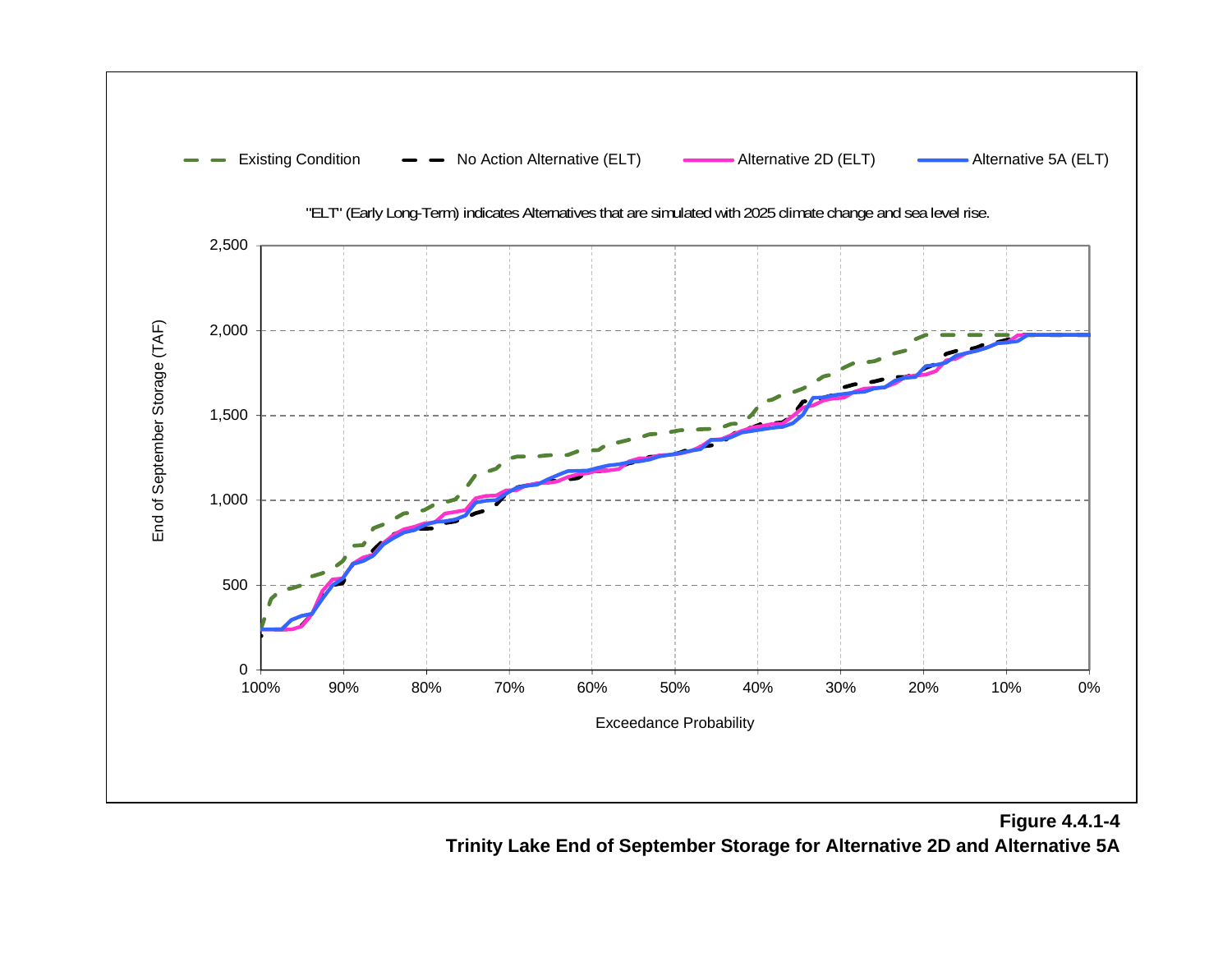

 **Figure 4.4.1-5 Shasta Lake End of May Storage for Alternative 2D and Alternative 5A**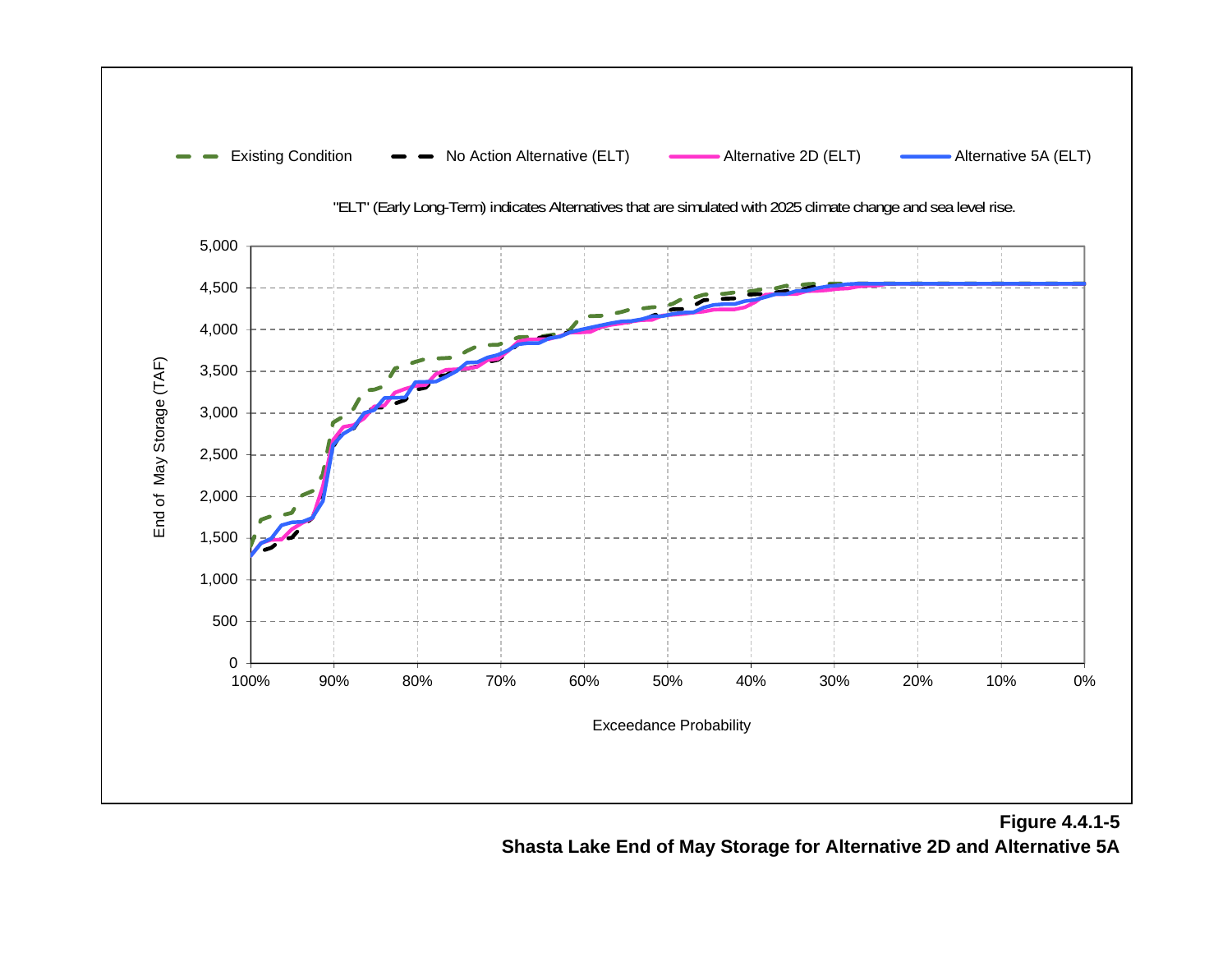

**Shasta Lake End of September Storage for Alternative 2D and Alternative 5A**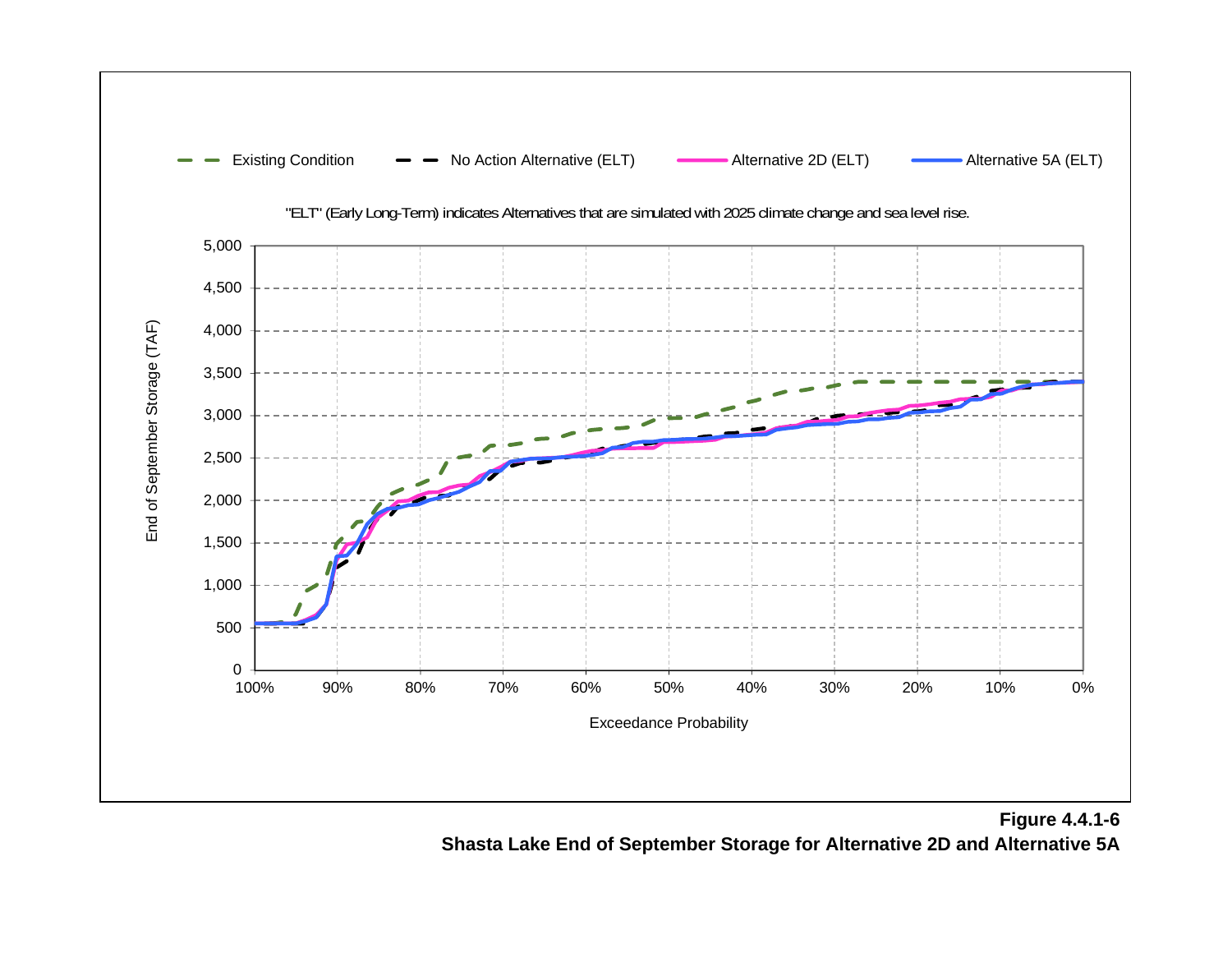

 **Figure 4.4.1-7 Lake Oroville End of May Storage for Alternative 2D and Alternative 5A**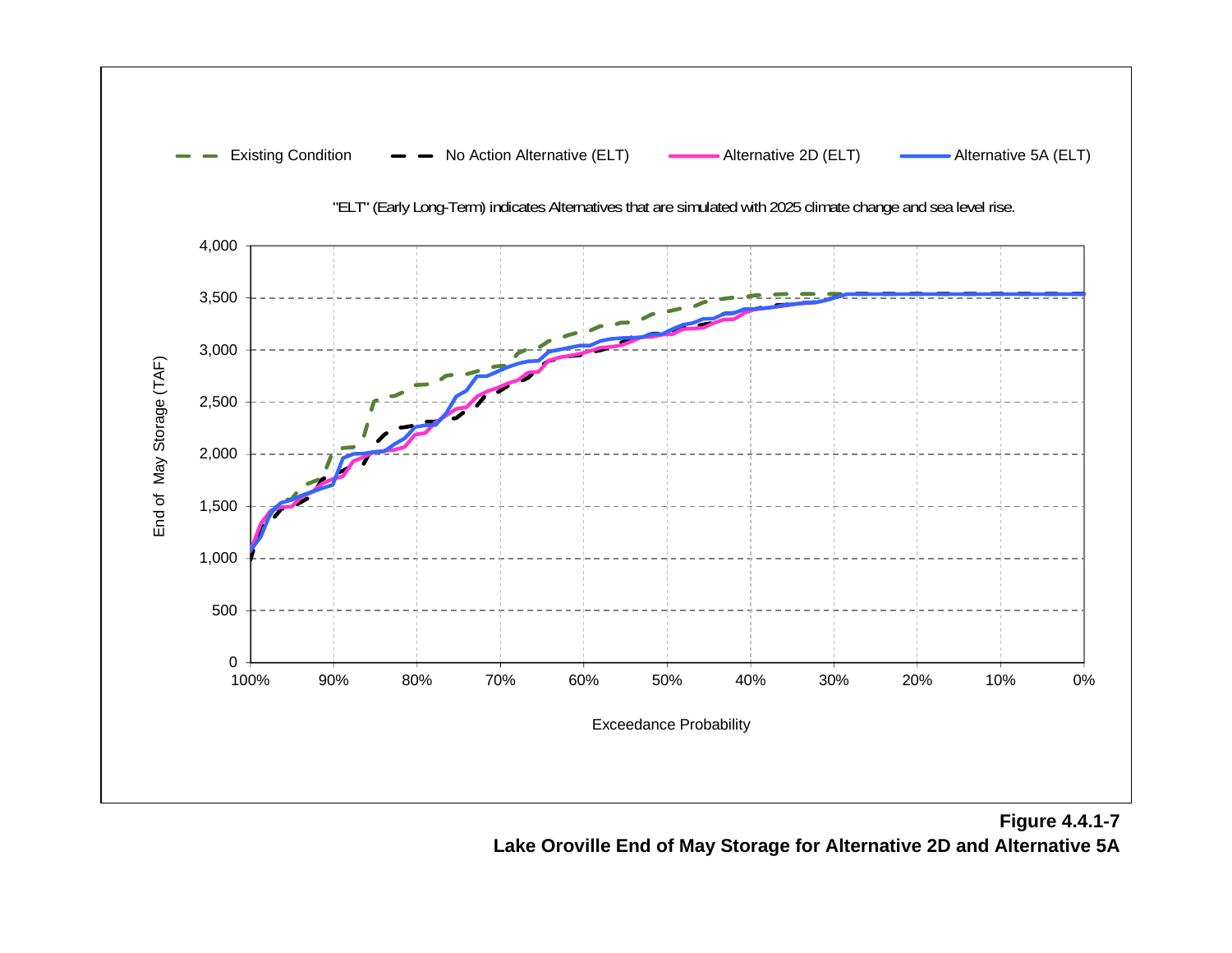

 **Figure 4.4.1-8 Lake Oroville End of September Storage for Alternative 2D and Alternative 5A**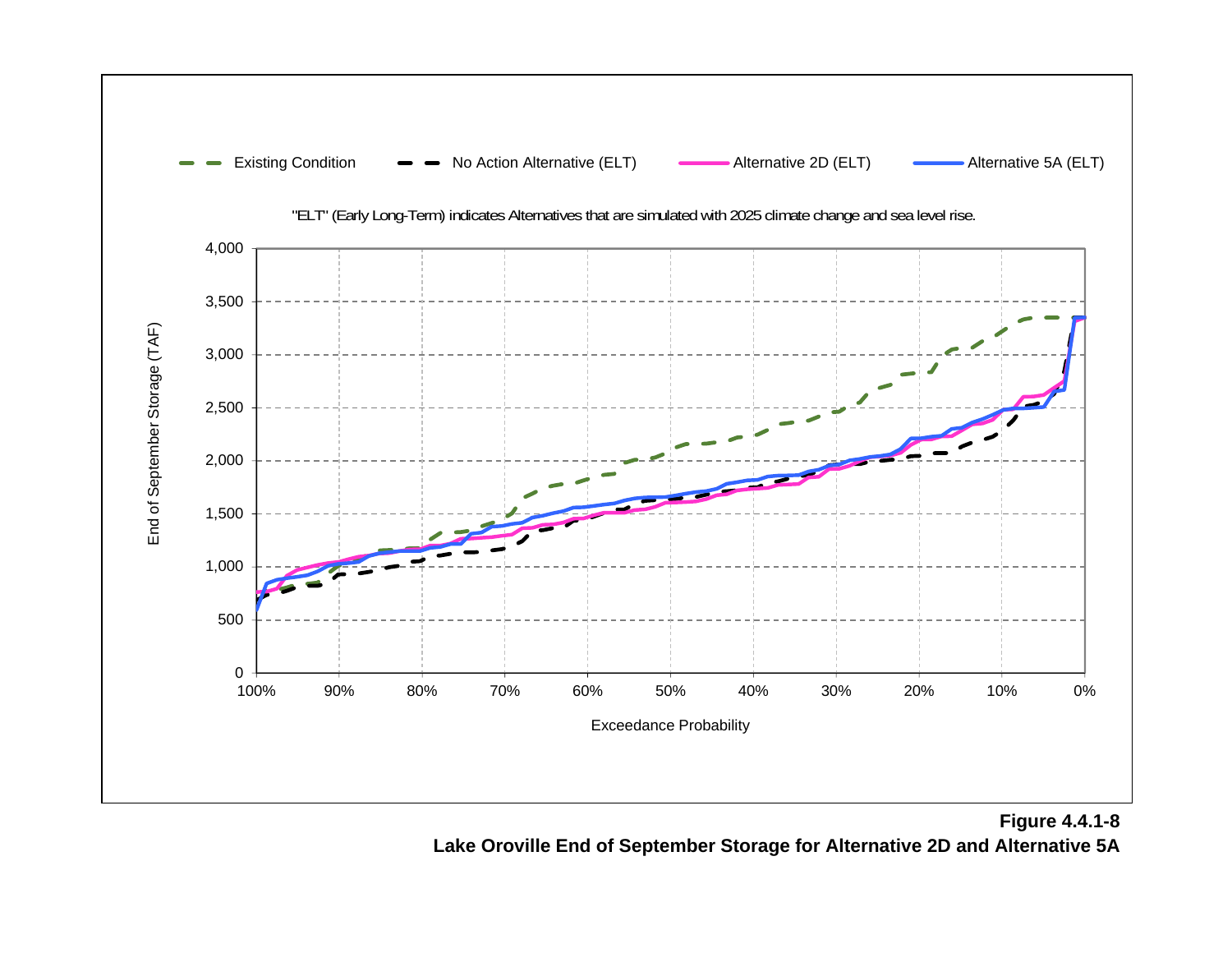

 **Figure 4.4.1-9 Folsom Lake End of May Storage for Alternative 2D and Alternative 5A**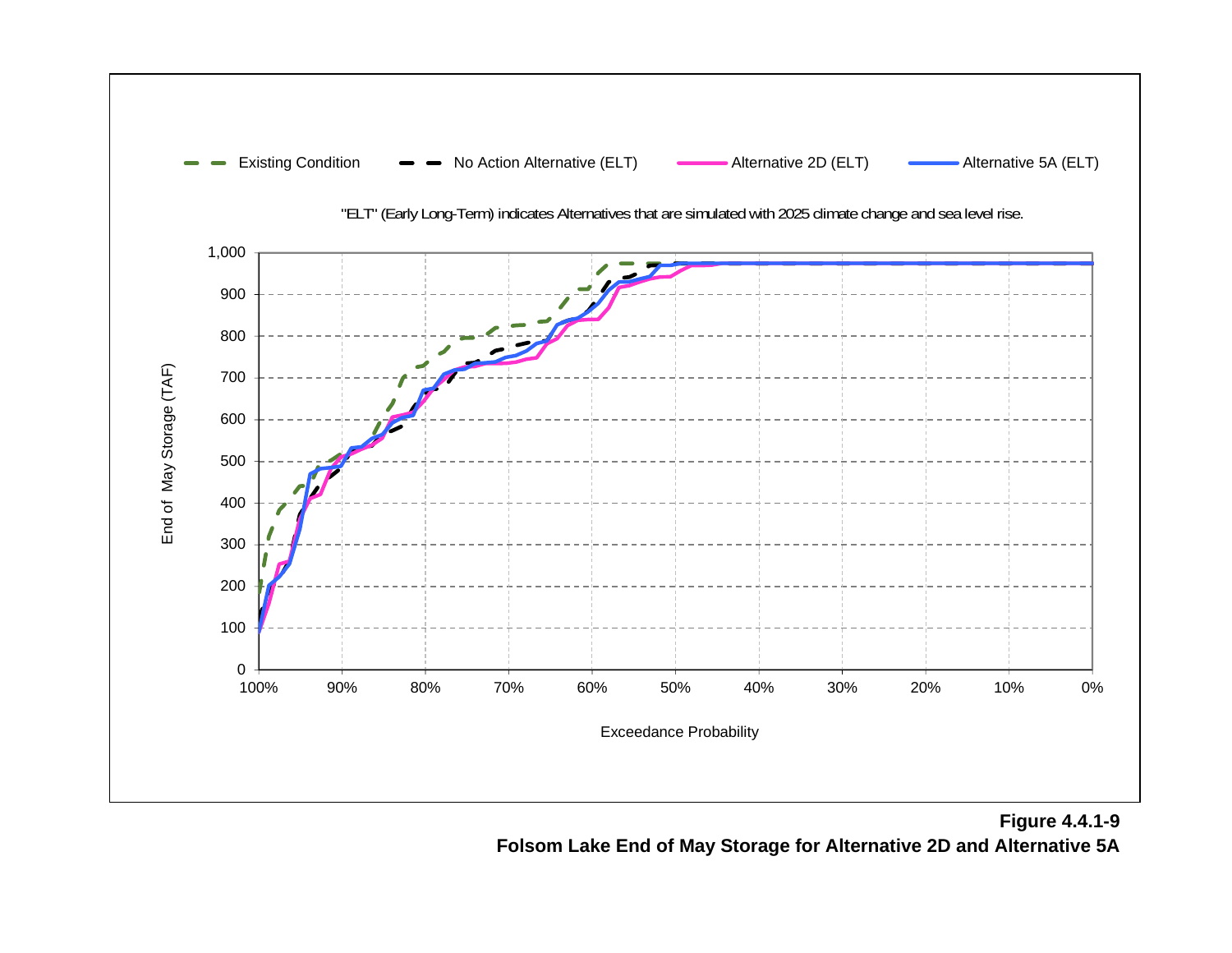

**Folsom Lake End of September Storage for Alternative 2D and Alternative 5A**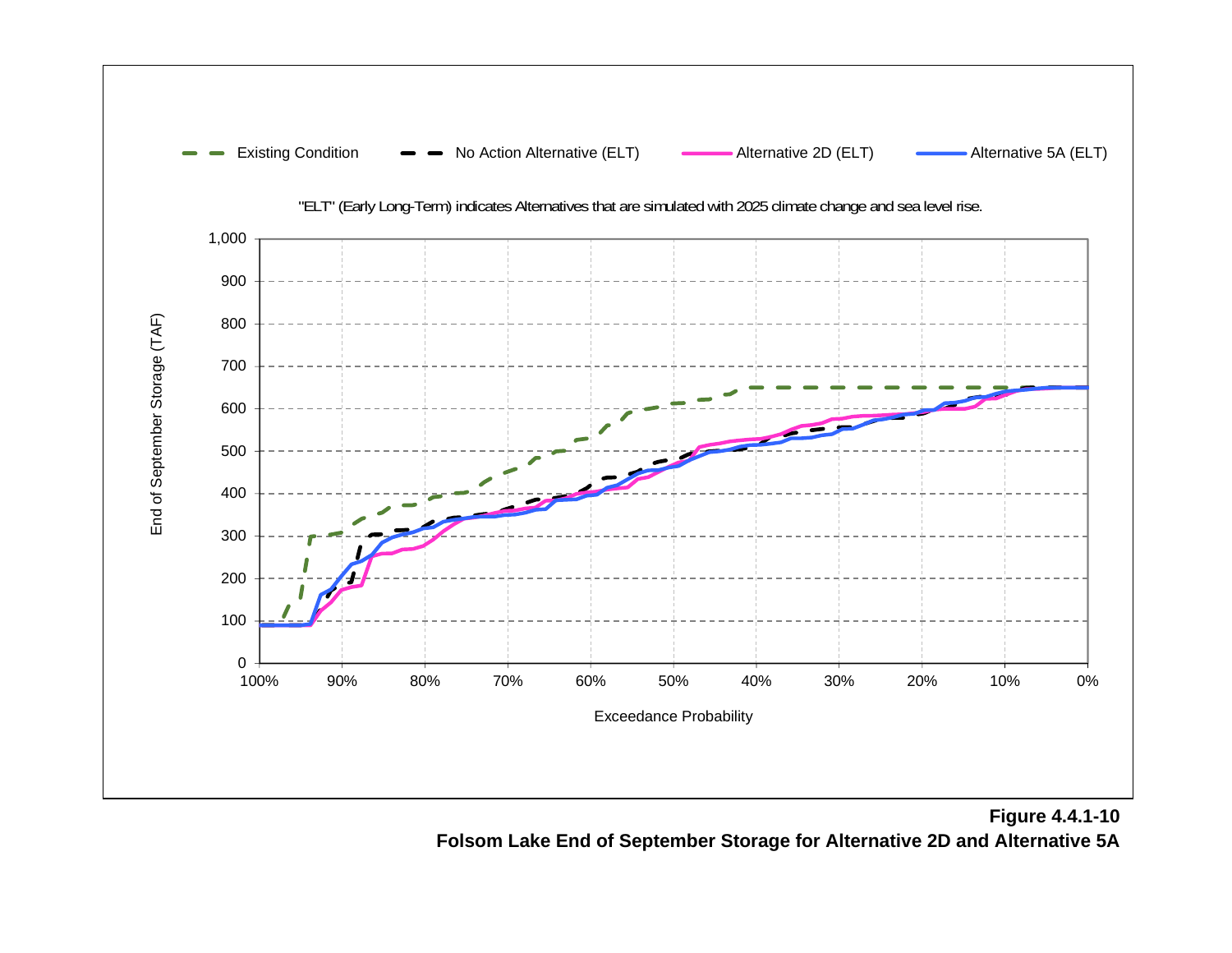

**Figure 4.4.1-11** 

**SWP San Luis Reservoir End of May Storage for Alternative 2D and Alternative 5A**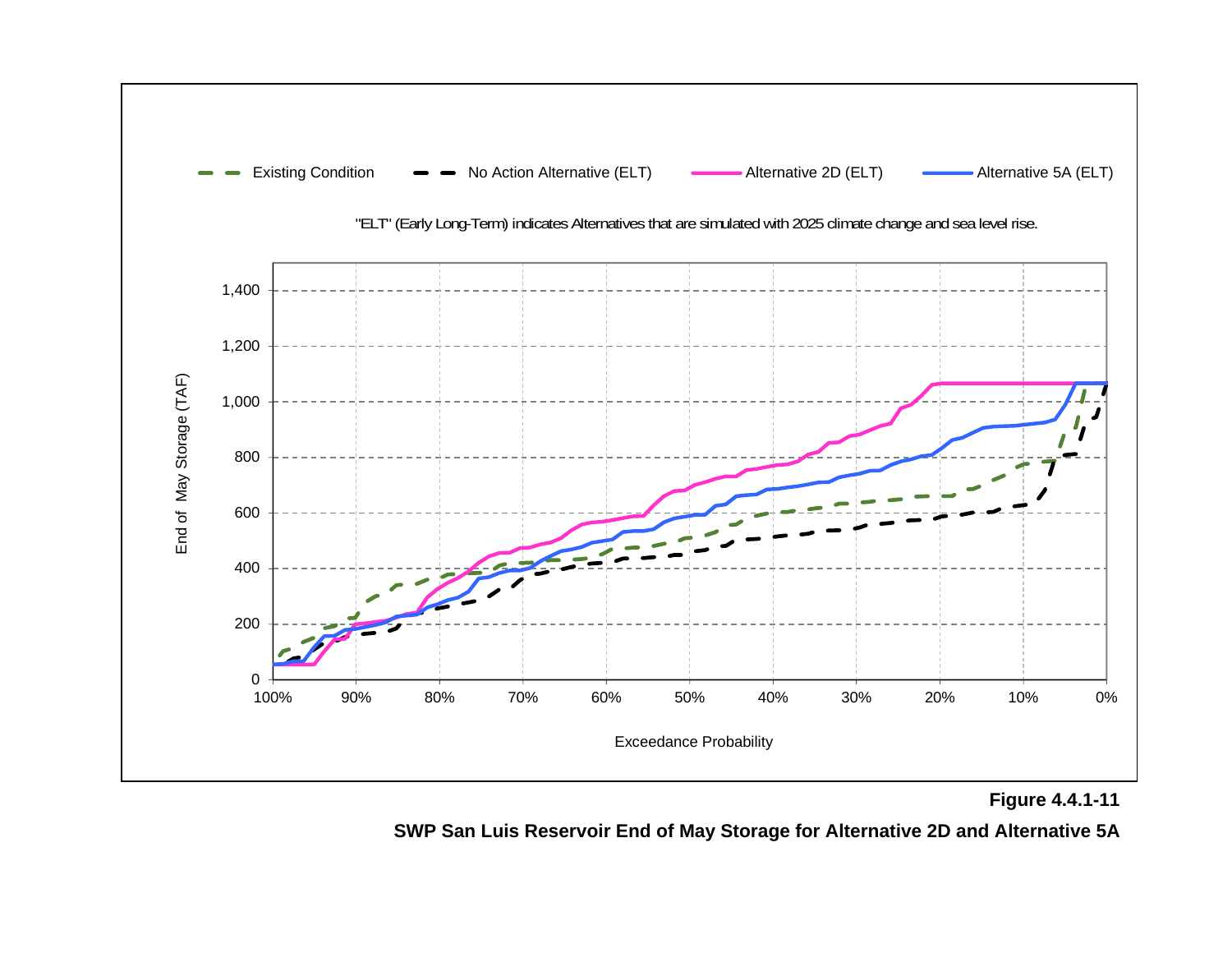

**Figure 4.4.1-12** 

**SWP San Luis Reservoir End of September Storage for Alternative 2D and Alternative 5A**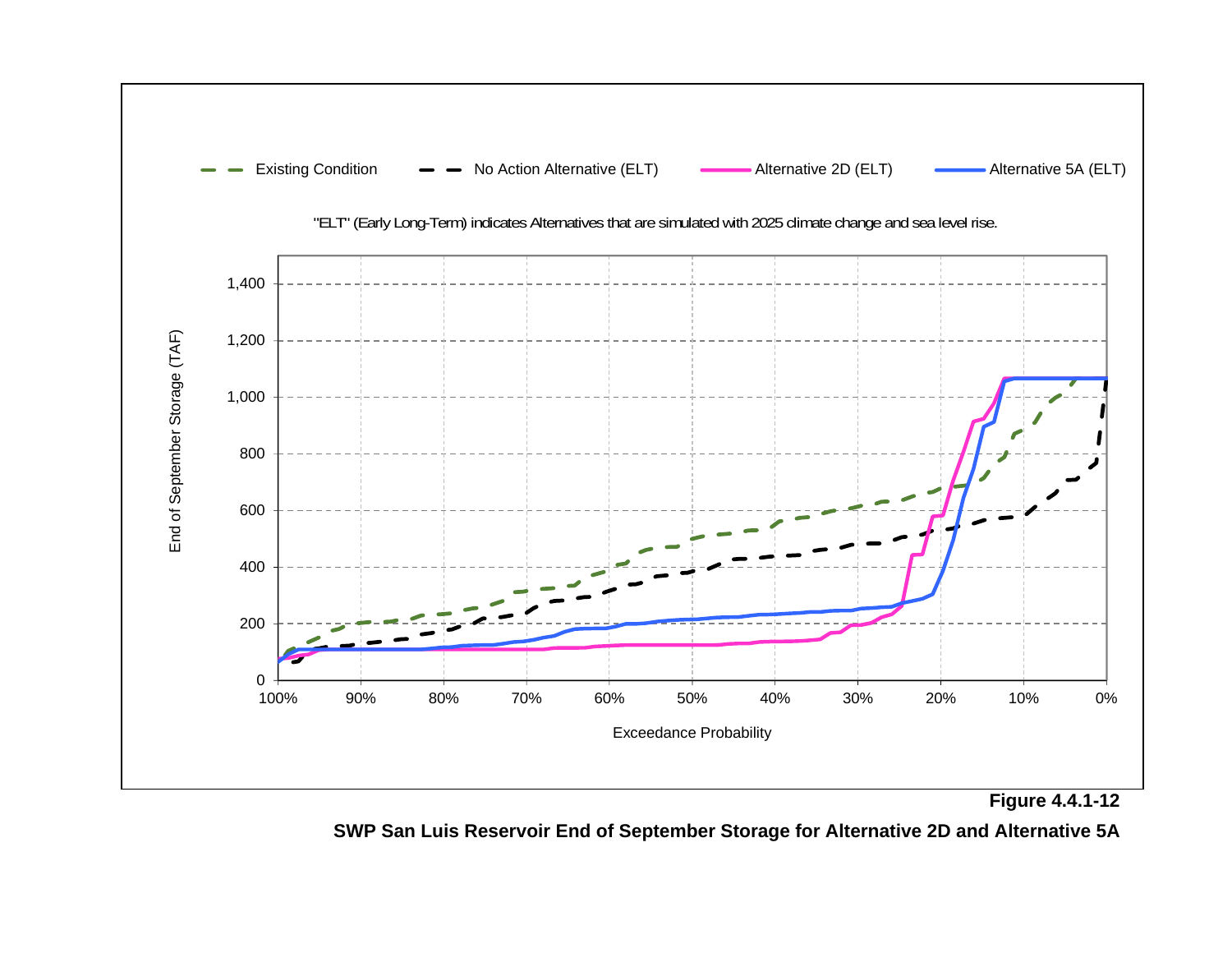

**CVP San Luis Reservoir End of May Storage for Alternative 2D and Alternative 5A**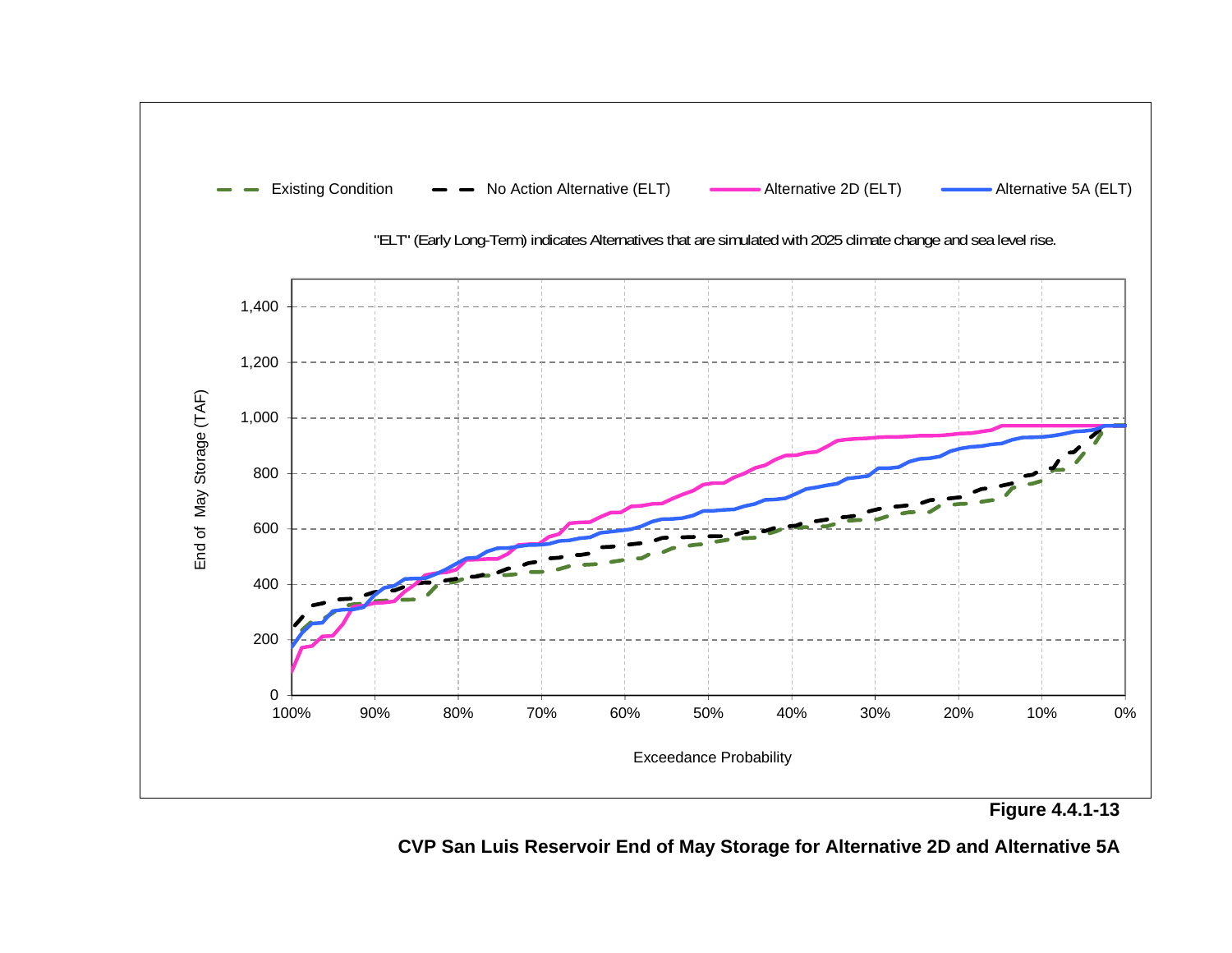

**Figure 4.4.1-14** 

**CVP San Luis Reservoir End of September Storage for Alternative 2D and Alternative 5A**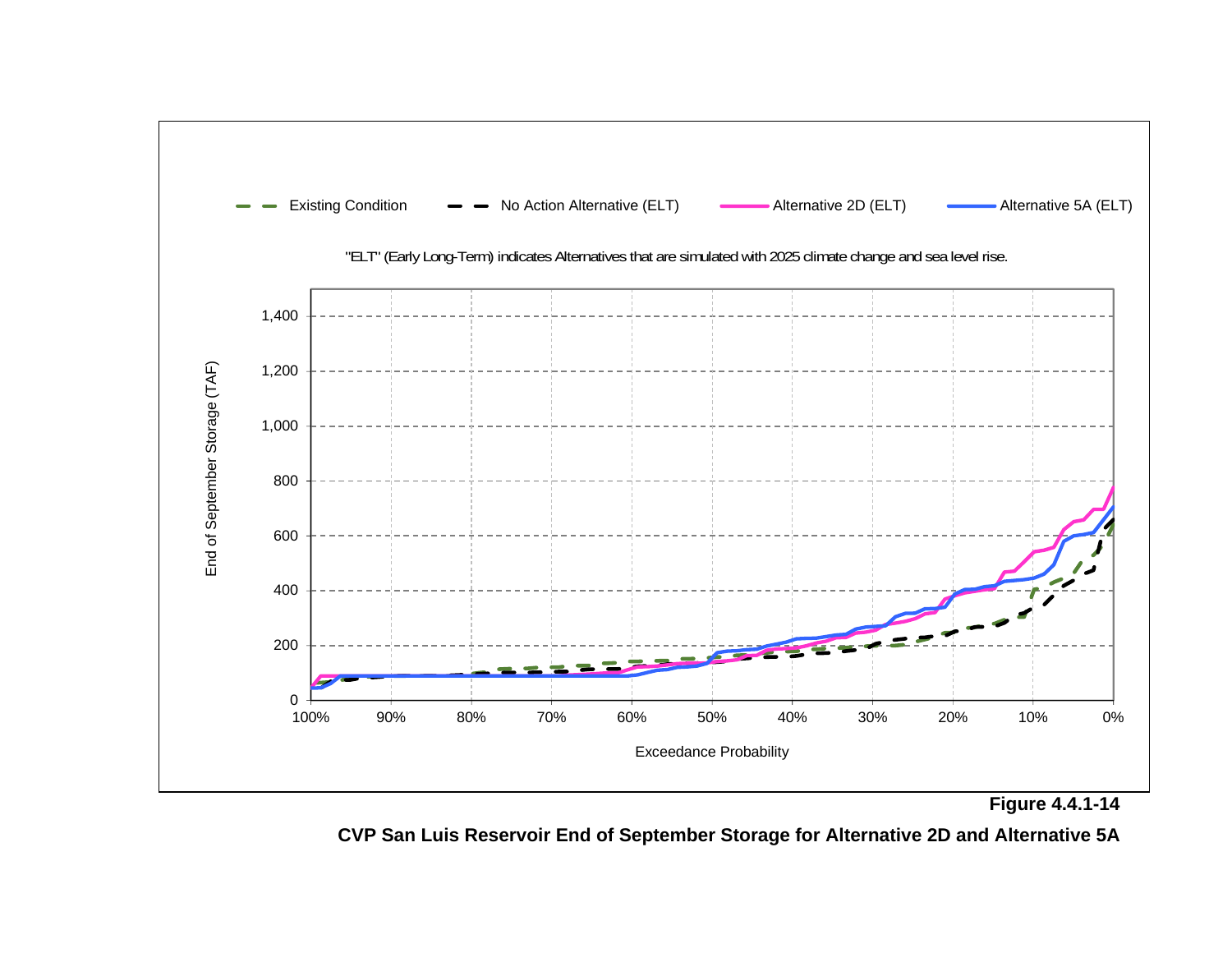

**North and South Delta Exports for Alternative 2D and Alternative 5A Long-Term Average**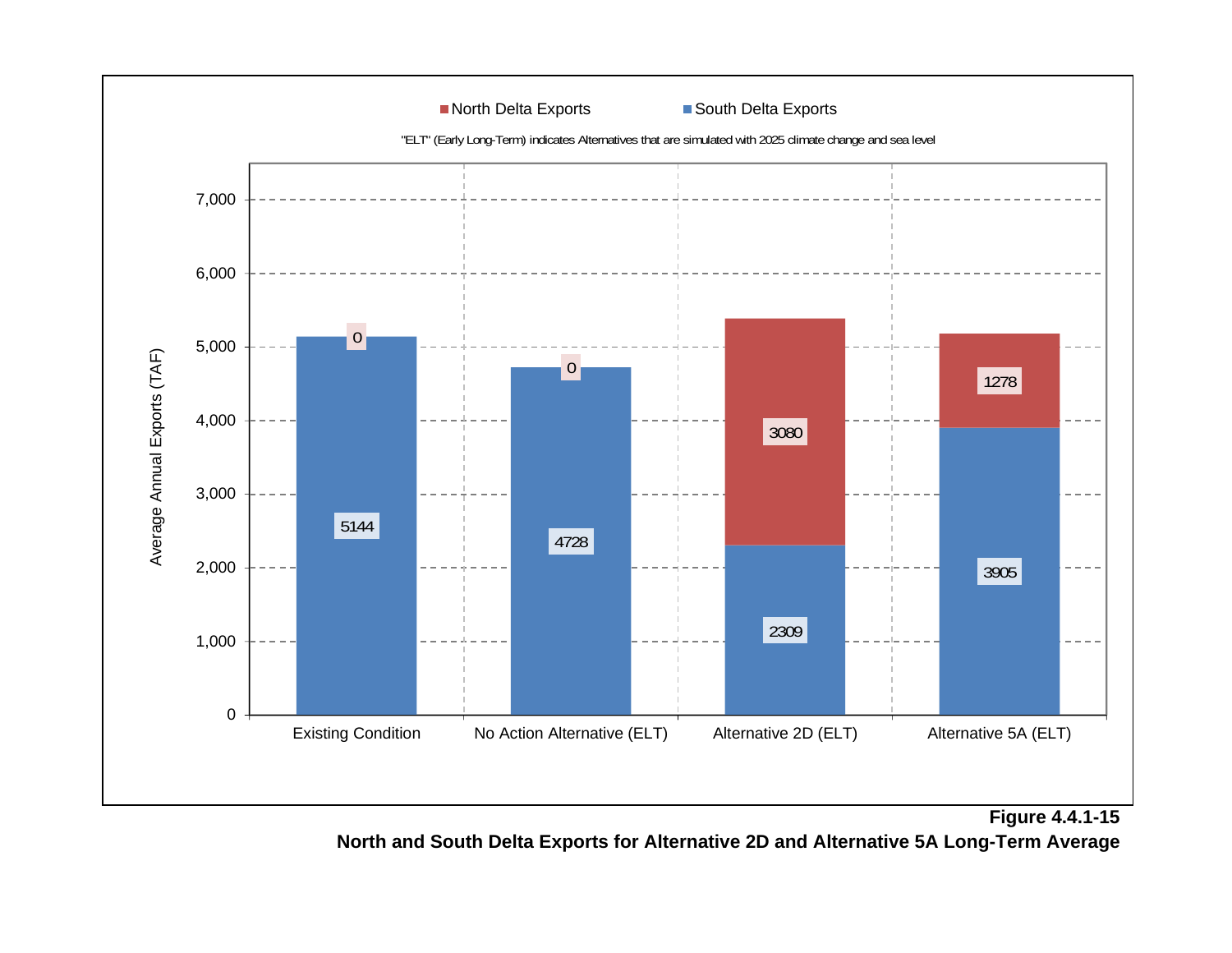

**North and South Delta Exports for Alternative 2D and Alternative 5A -Wet Year Average**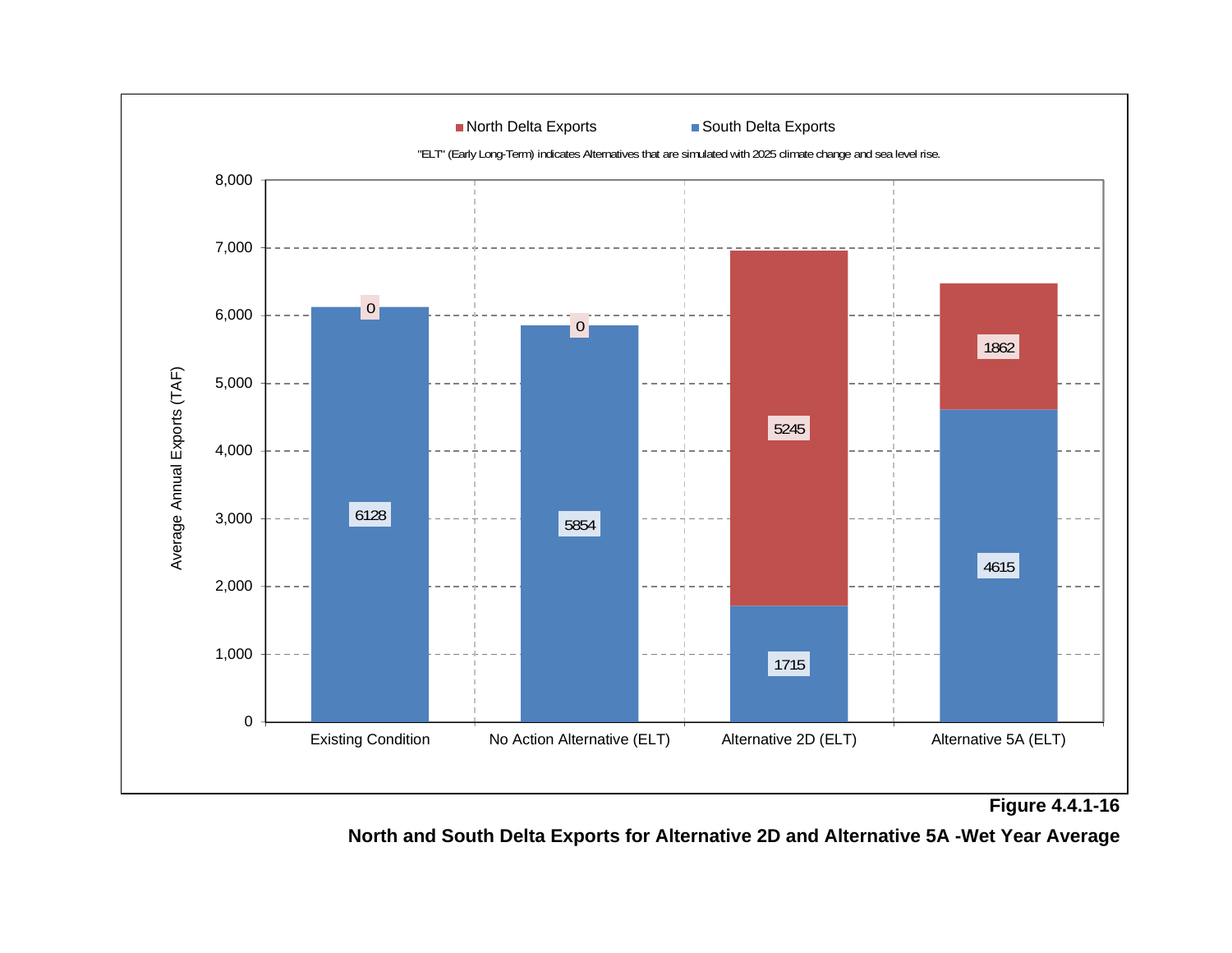

**Figure 4.4.1-17** 

**North and South Delta Exports for Alternative 2D and Alternative 5A –Dry and Critical Year Average**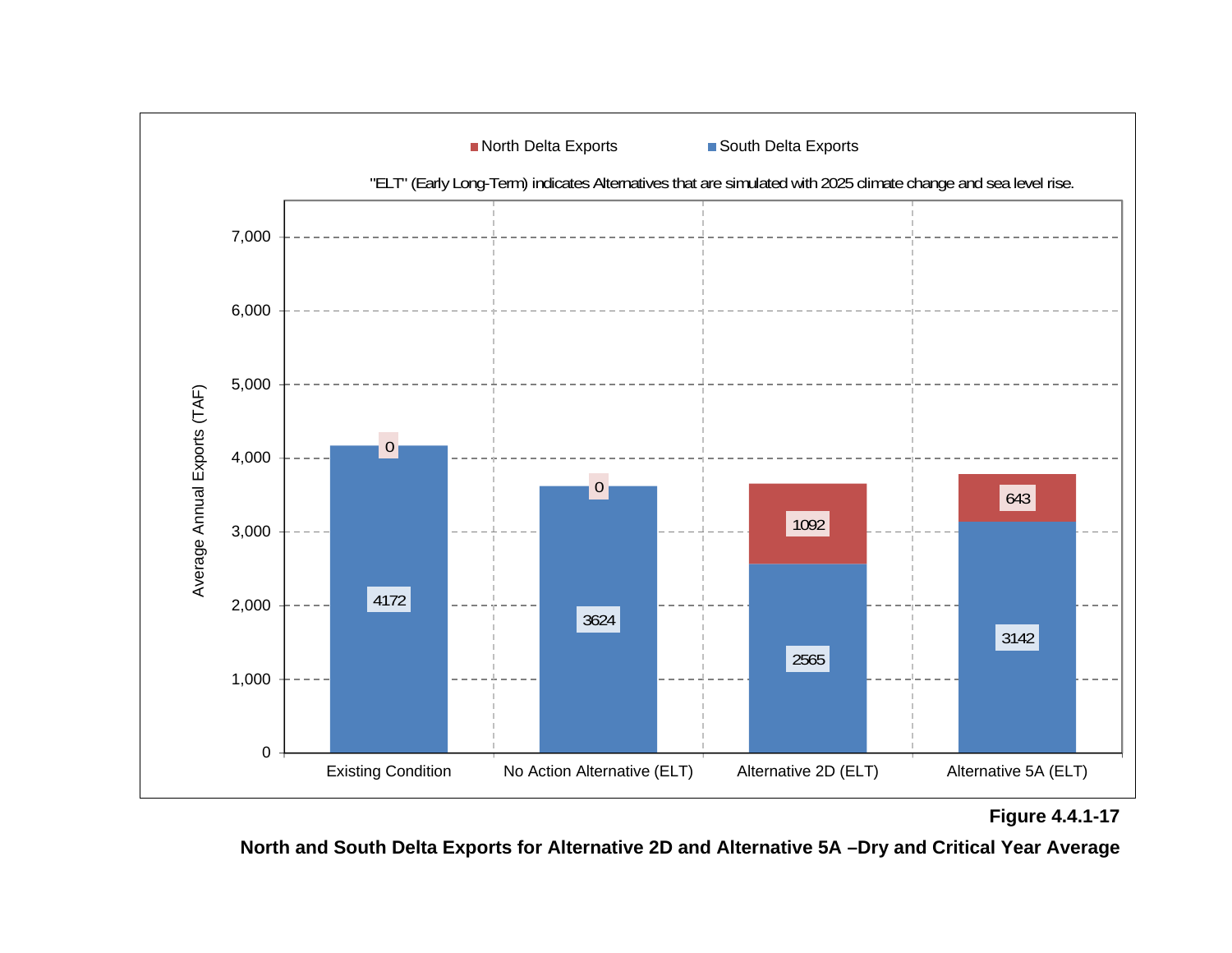

**Figure 4.4.1-18 Total Delta Exports for Alternative 2D and Alternative 5A**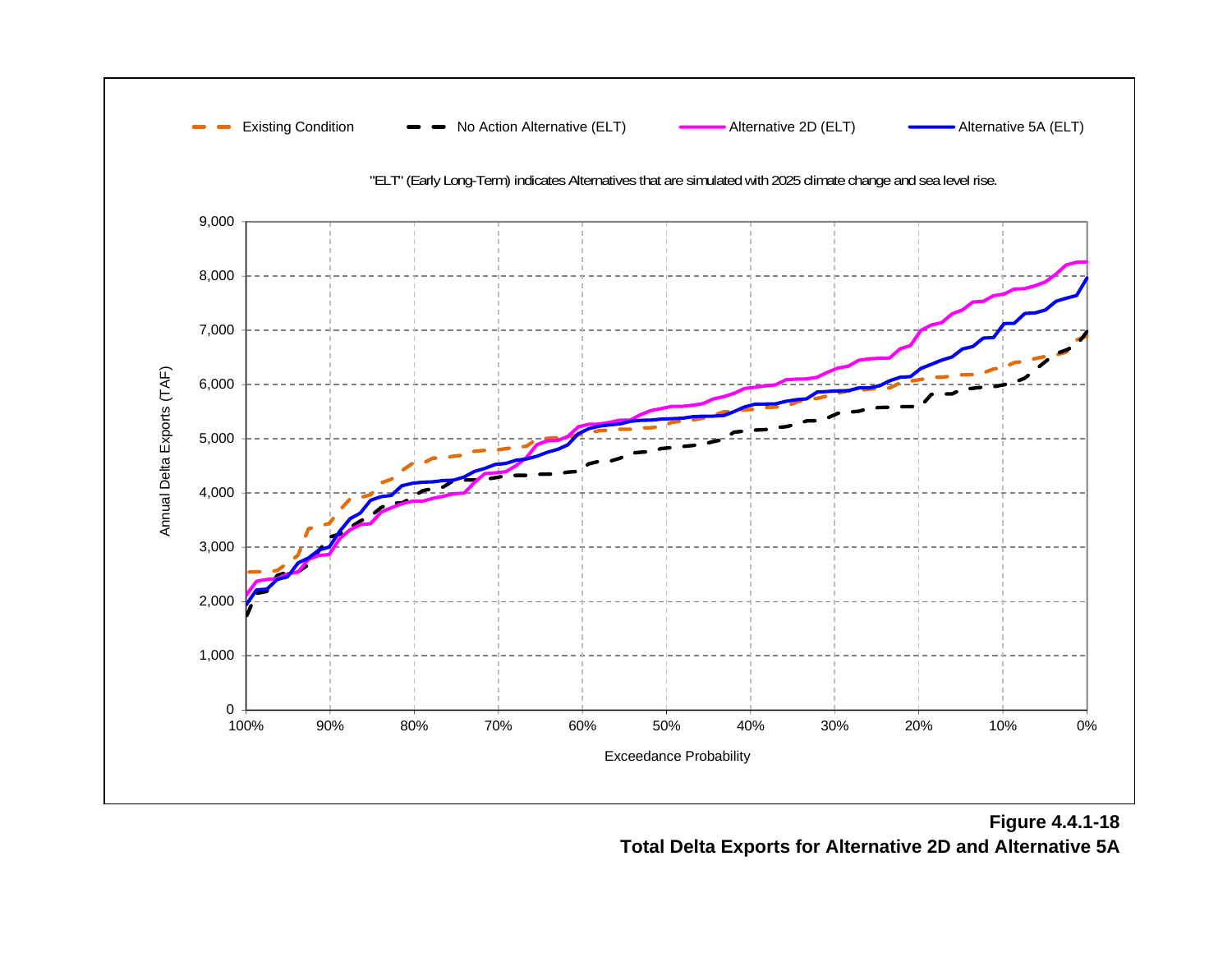

**Figure 4.4.1-19 Total Delta Exports for Alternative 2D and Alternative 5A Long-Term Average Monthly**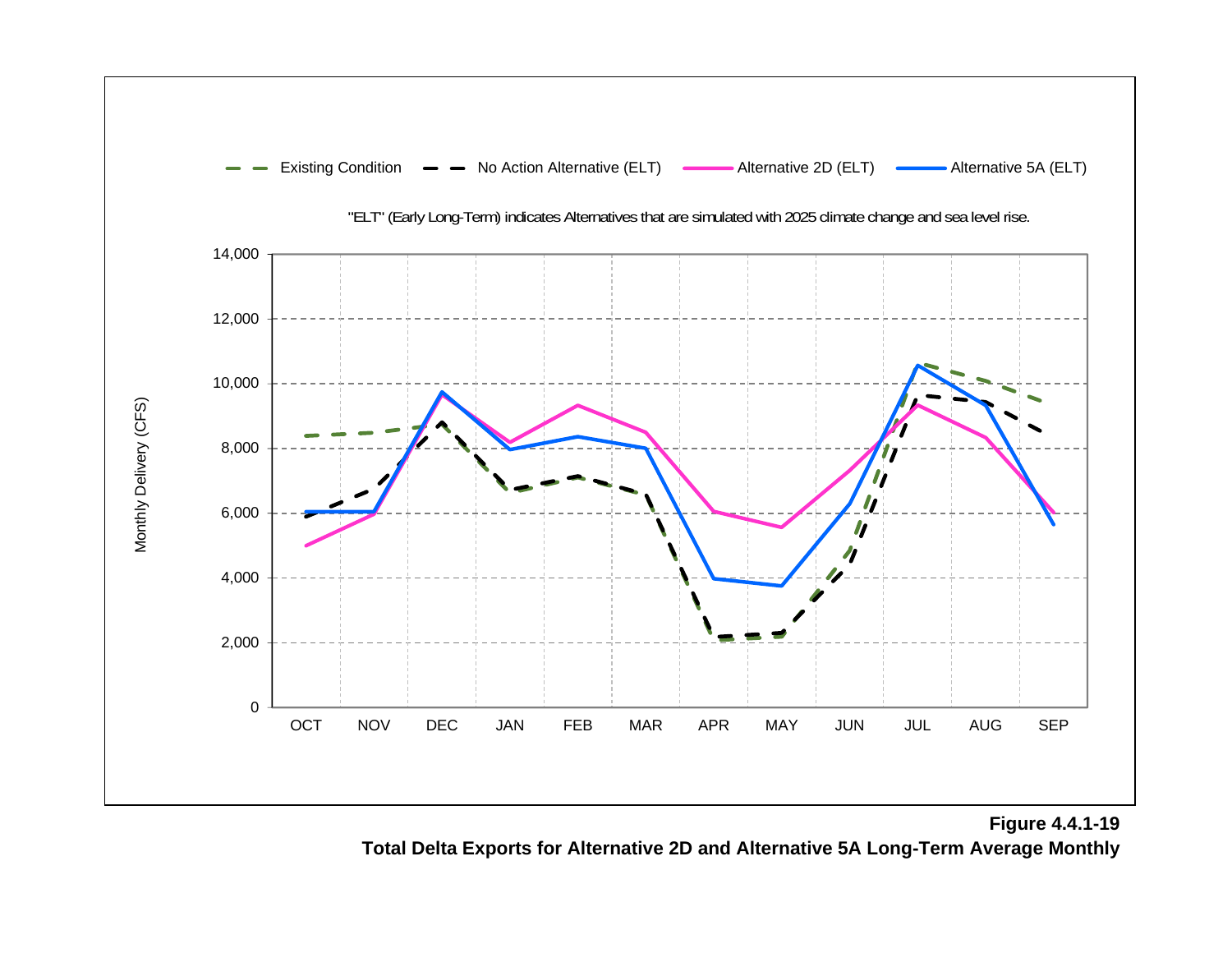

**Figure 4.4.1-20 Total Delta Exports for Alternative 2D and Alternative 5A Wet Year Average Monthly**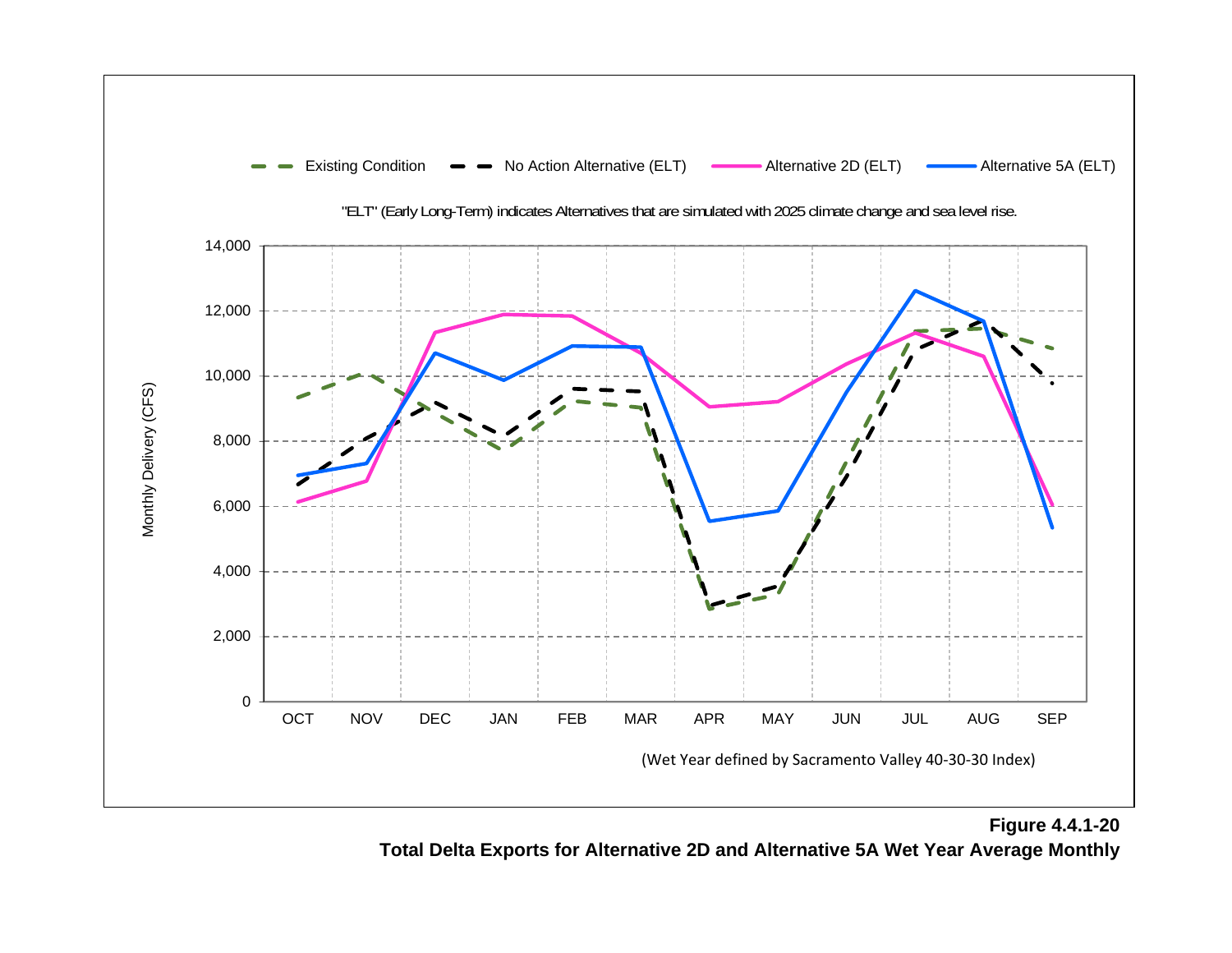

## **Figure 4.4.1-21 Total Delta Exports for Alternative 2D and Alternative 5A Dry Year Average Monthly**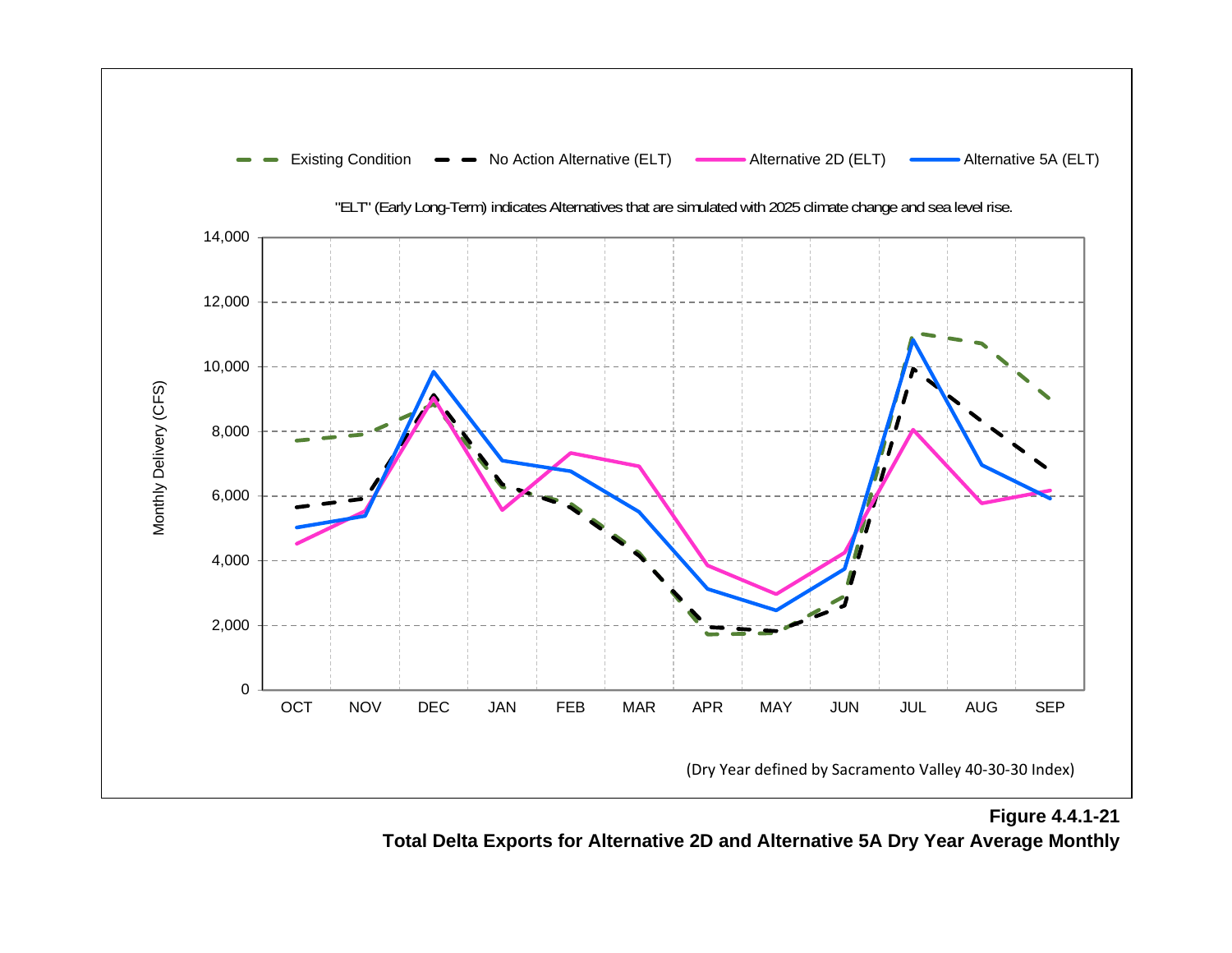

**Annual CVP North of Delta Agricultural Water Service Contract Deliveries for Alternative 2D and Alternative 5A**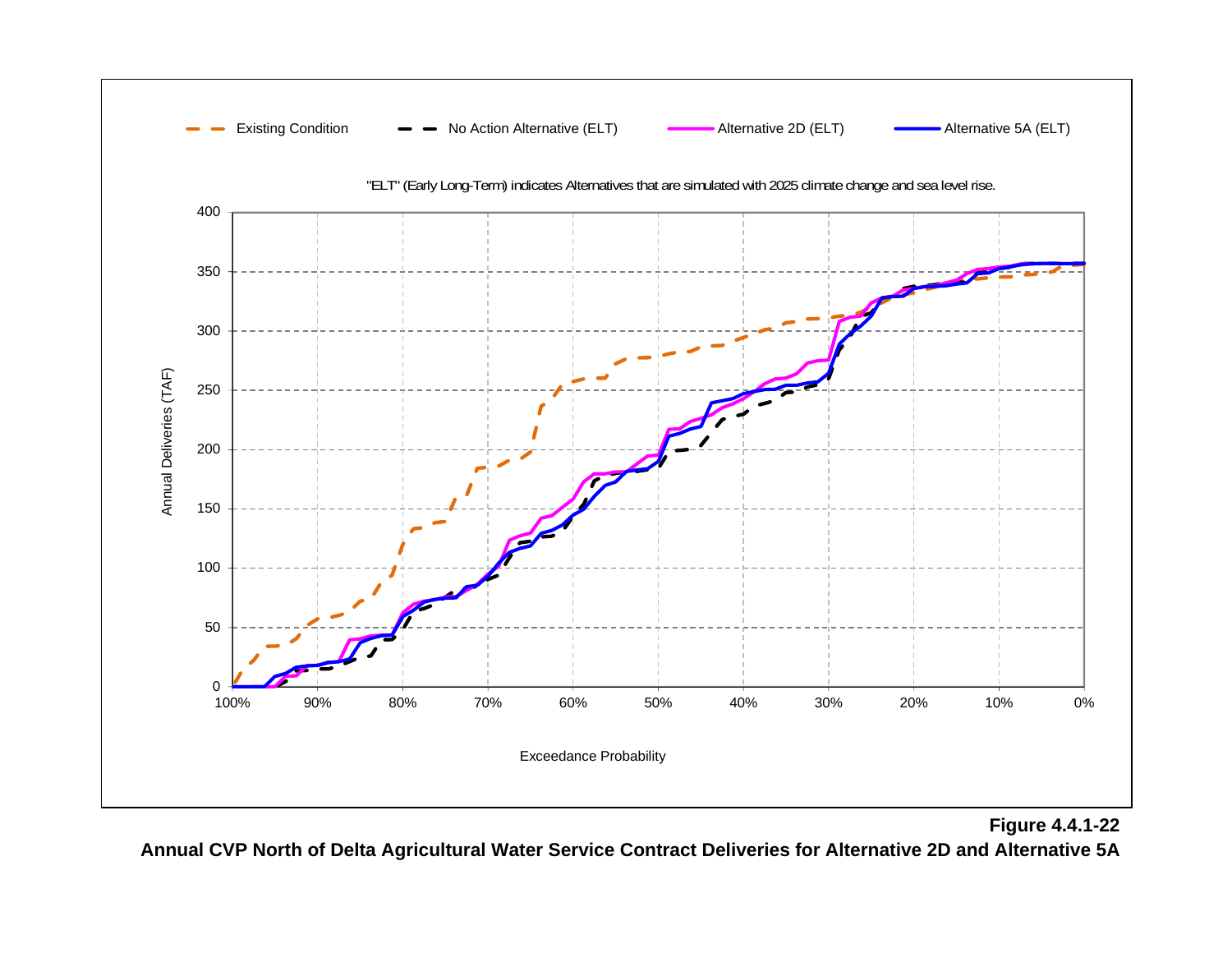

**Annual CVP South of Delta Agricultural Water Service Contract Deliveries for Alternative 2D and Alternative 5A**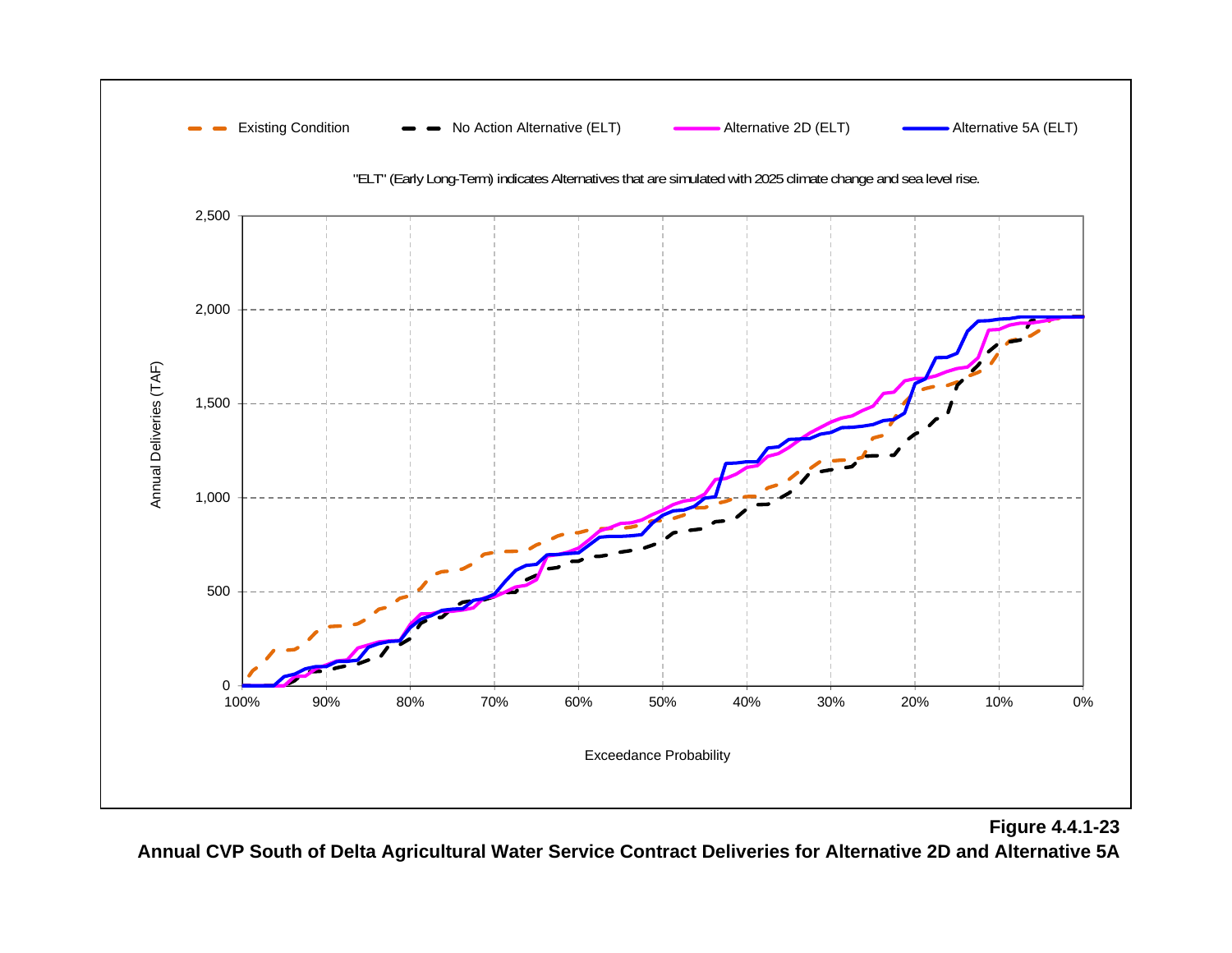



**Annual CVP North of Delta Municipal and Industrial Water Service Contract Deliveries for Alternative 2D and Alternative 5A**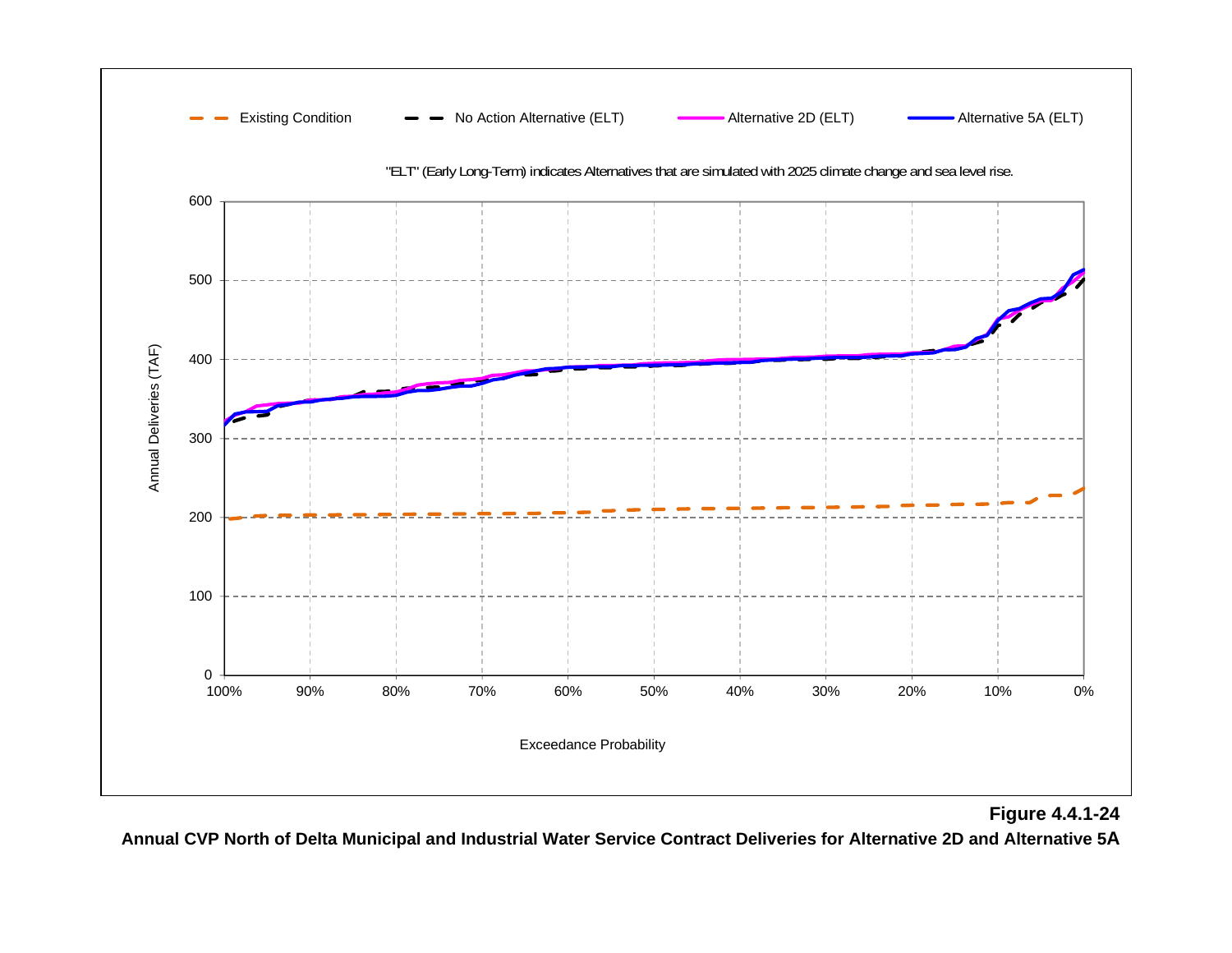

**Figure 4.4.1-25** 

**Annual CVP South of Delta Municipal and Industrial Water Service Contract Deliveries for Alternative 2D and Alternative 5A**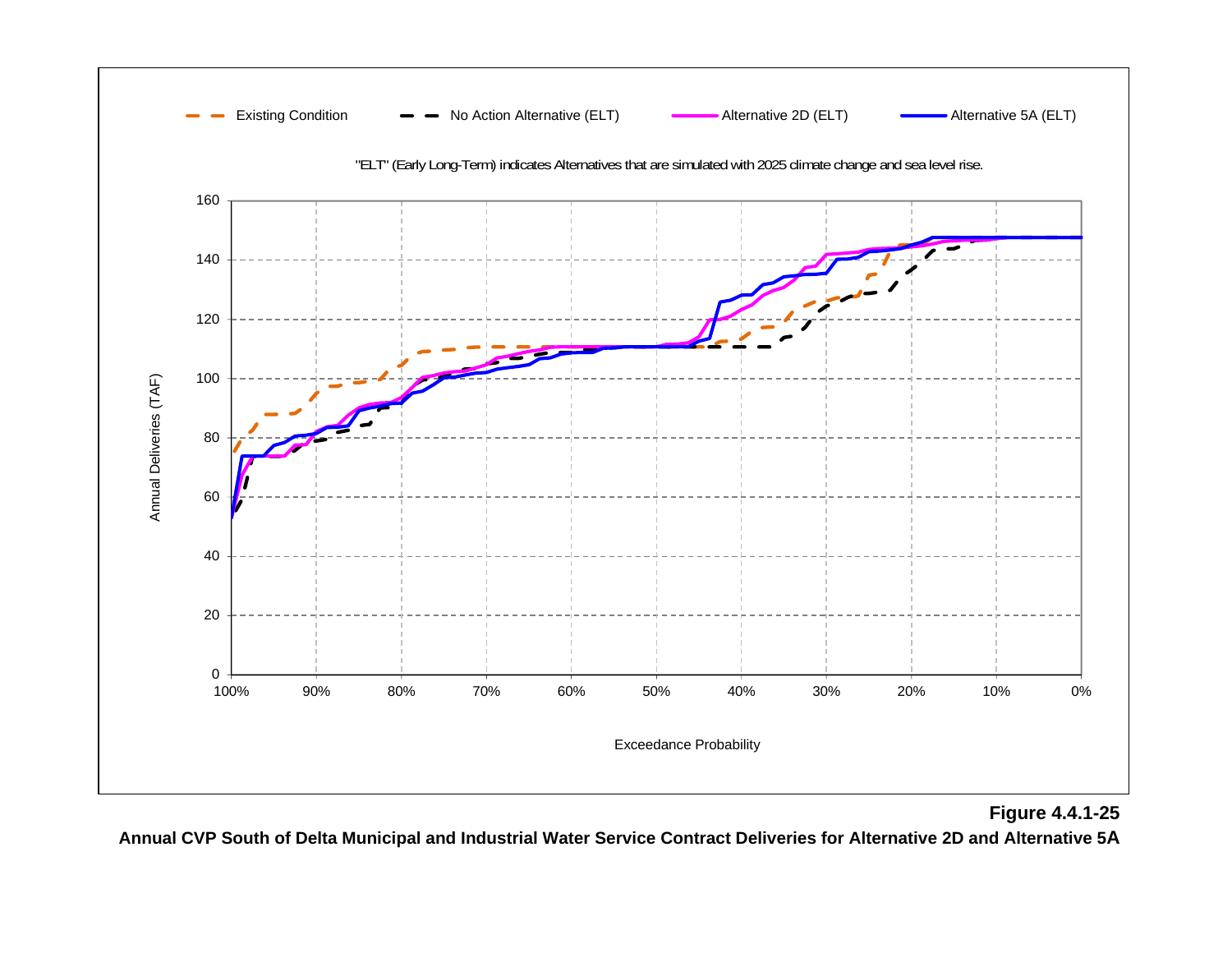

**Total Annual SWP South of Delta Deliveries Including Table A and Articles 21 and 56 Waters for Alternative 2D and Alternative 5A**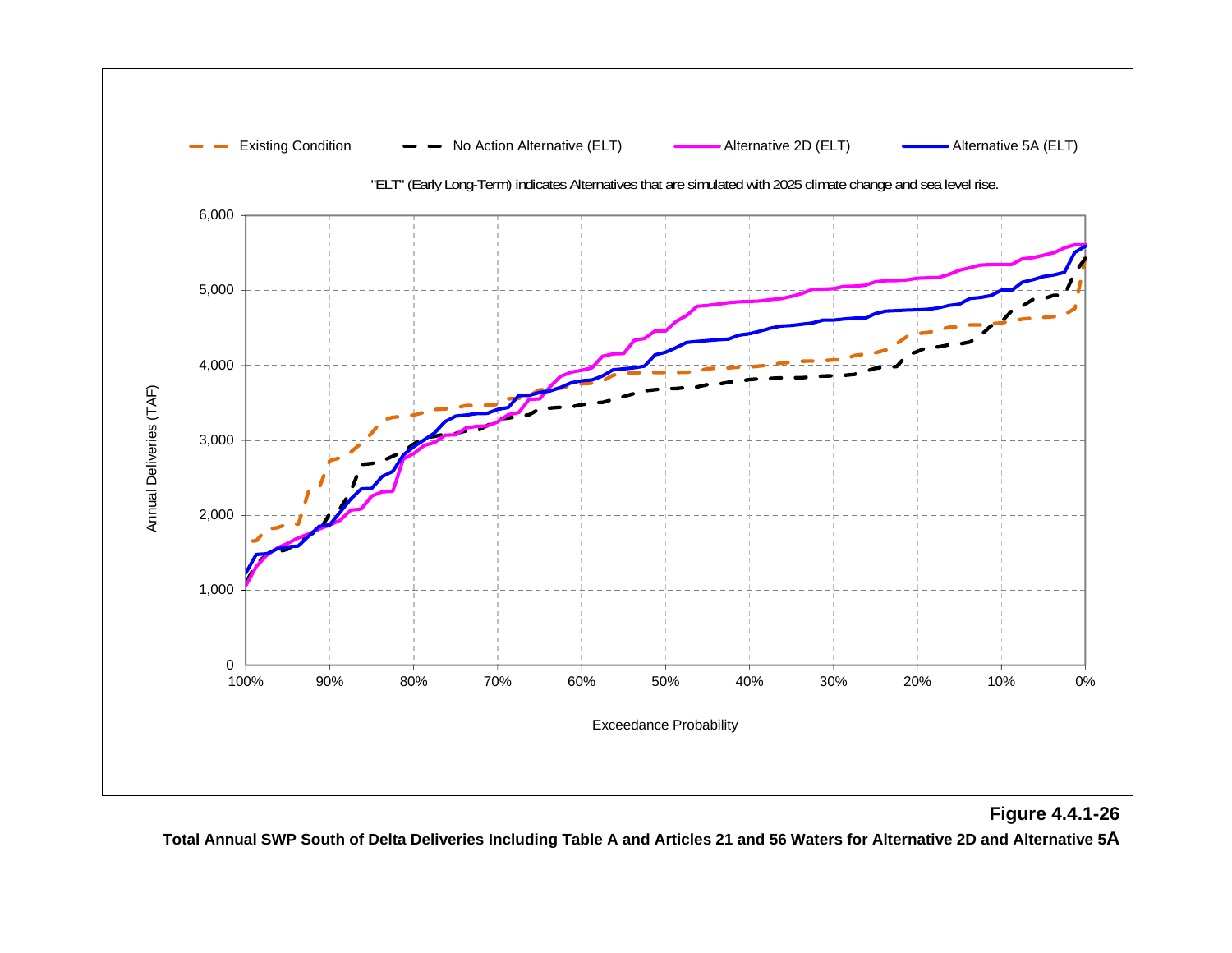

**Figure 4.4.1-27 Annual SWP Table A Deliveries with Article 56 Waters for Alternative 2D and Alternative 5A**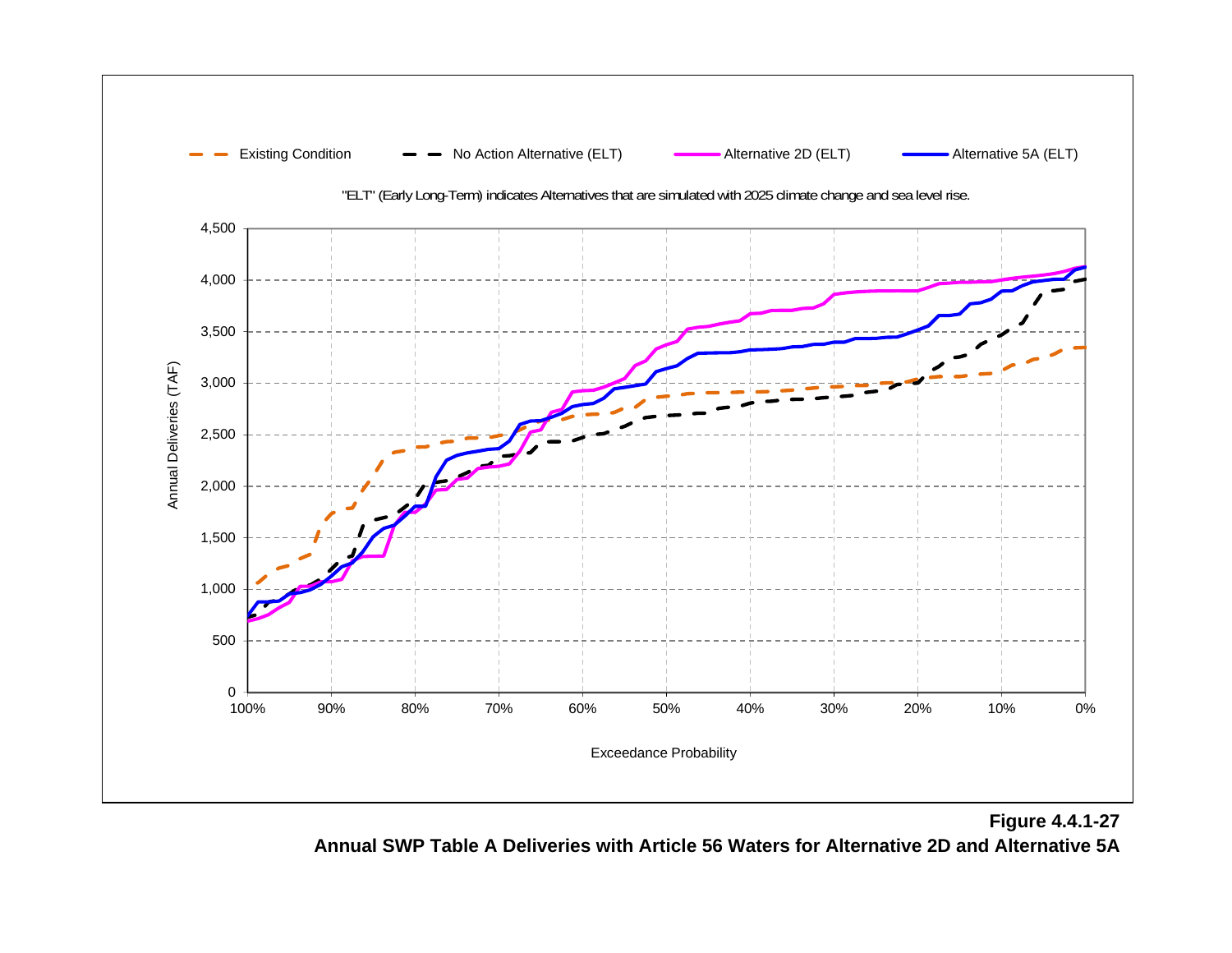

**Annual SWP Article 21 Deliveries for Alternative 2D and Alternative 5A**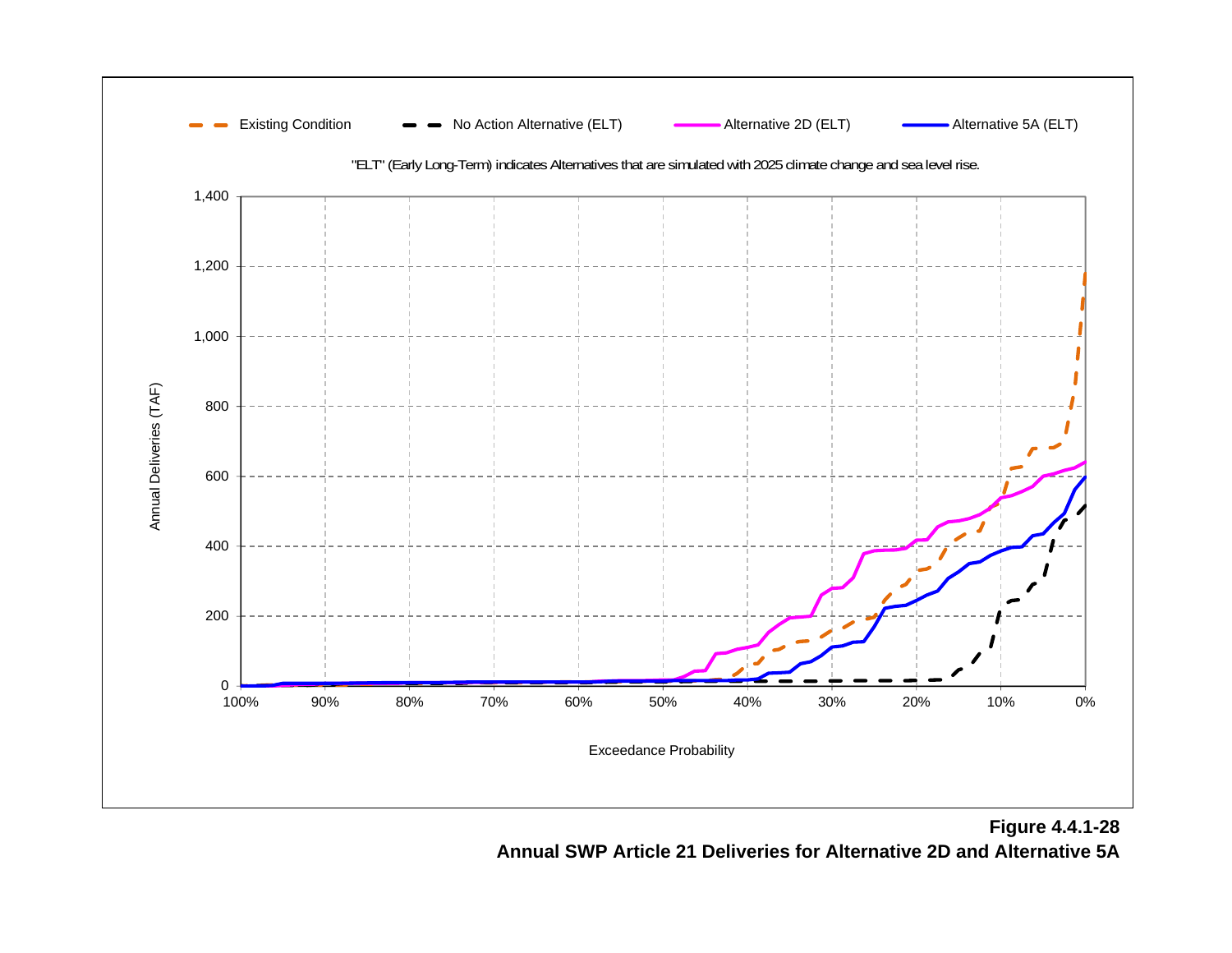

**Figure 4.4.1-29 SWP and CVP North Delta Exports for Alternative 2D and Alternative 5A Average Monthly**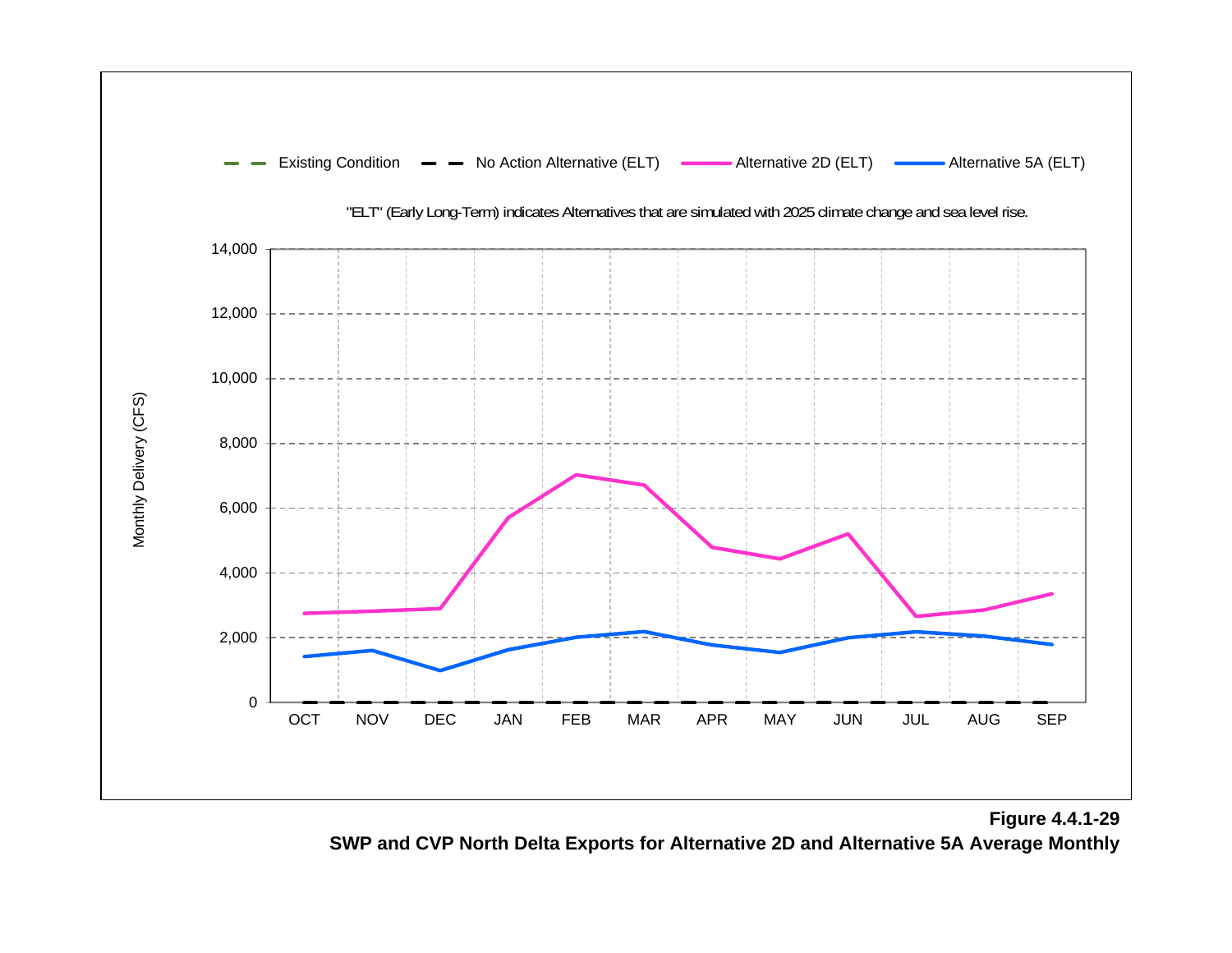

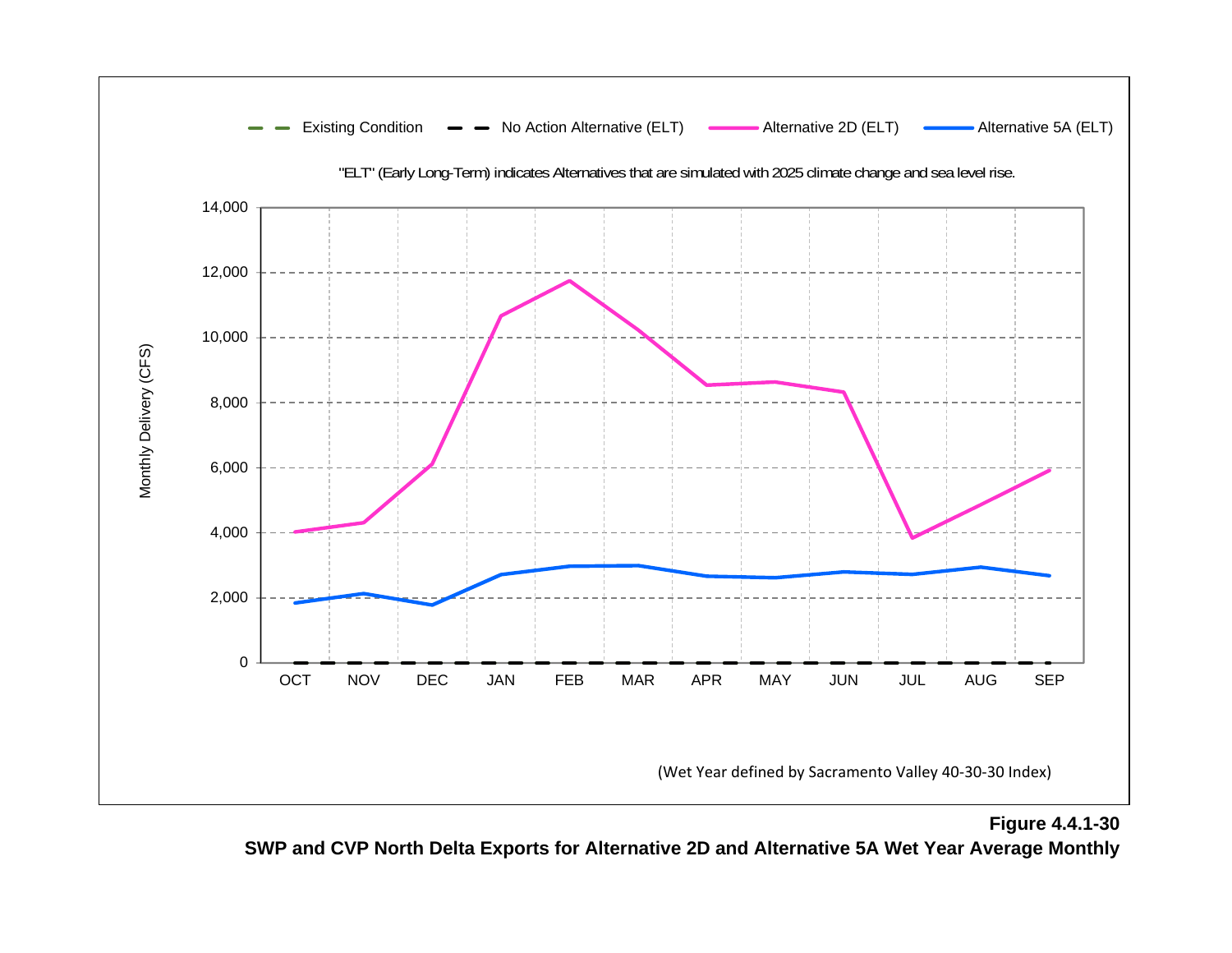

**SWP and CVP North Delta Exports for Alternative 2D and Alternative 5A Dry Year Average Monthly**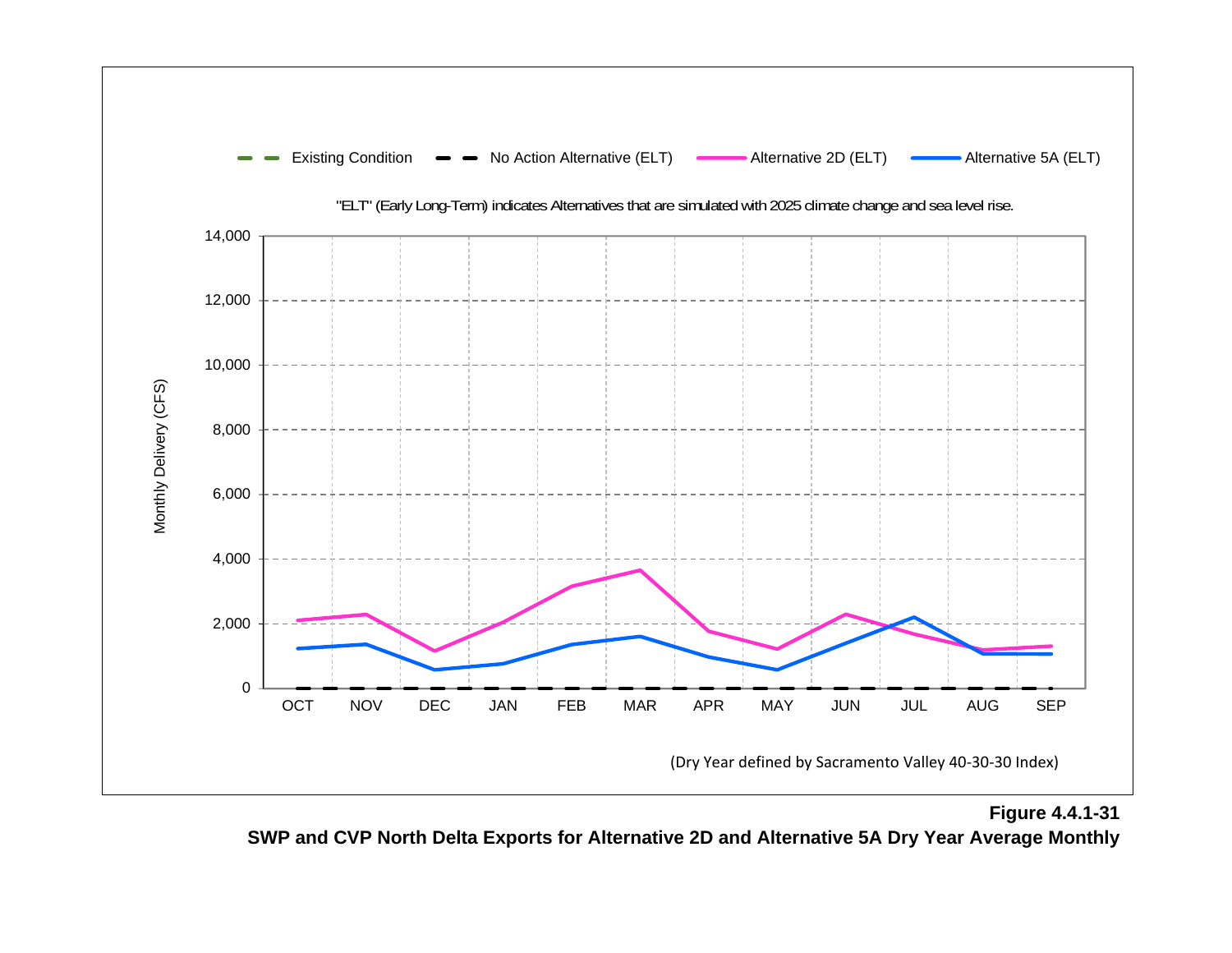

**SWP and CVP South Delta Exports for Alternative 2D and Alternative 5A Average Monthly**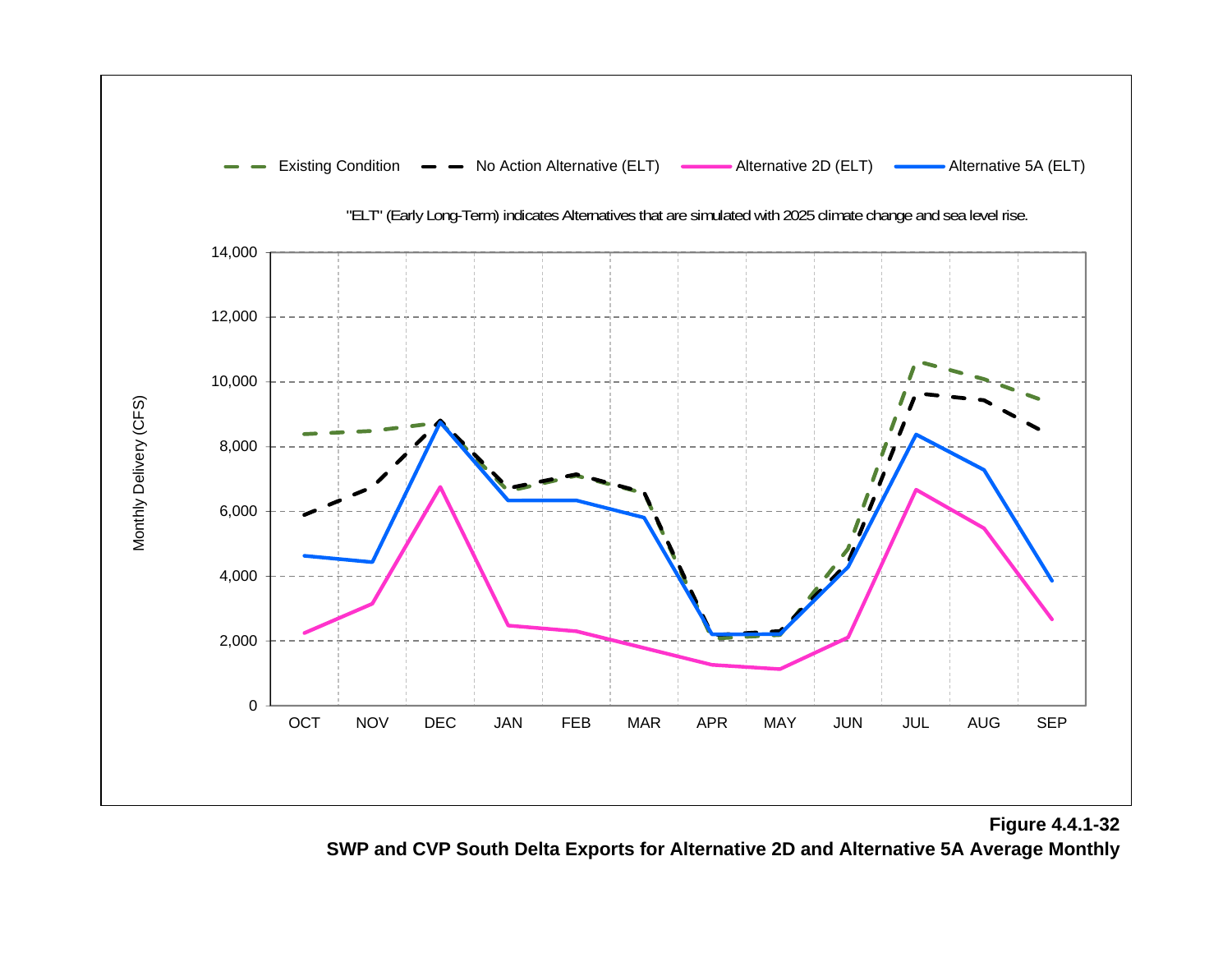

## **Figure 4.4.1-33 SWP and CVP South Delta Exports for Alternative 2D and Alternative 5A Wet Year Average Monthly**